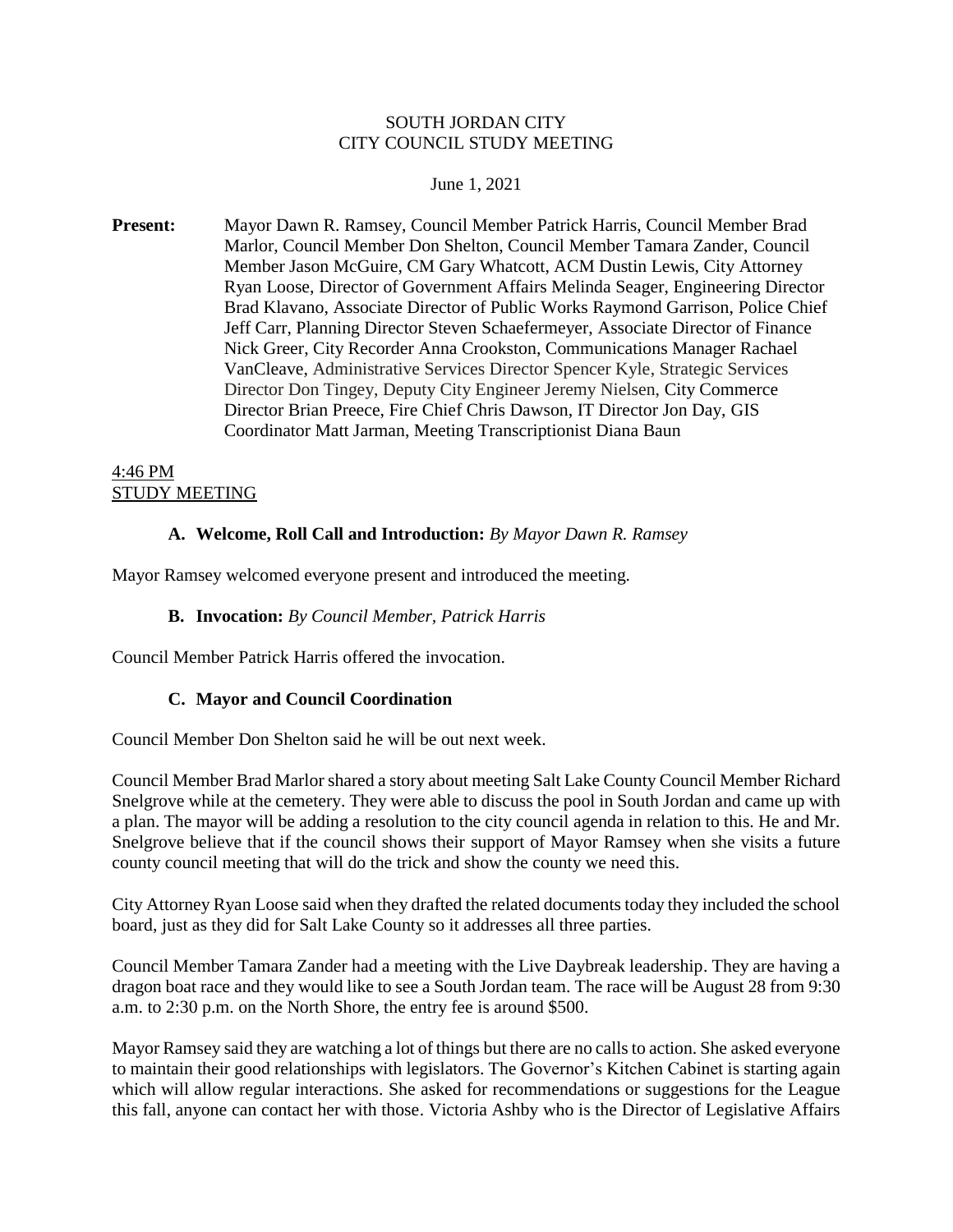and Government Relations is leaving to go back and work with the legislature; they are trying to find a replacement and she would appreciate suggestions. Bingham High School graduation is Wednesday, Herriman High School is Thursday with both having parades Thursday morning at the same time. She and Jordan School District Board of Education President Tracy Miller can't be at both, she asked if anyone was interested in attending as she would love that.

#### **D. Discussion/Review of Regular Council Meeting**

Mayor Ramsey said they've already received an email about item E, and they may have a member of the public attending the council meeting.

Council Member Patrick Harris said we have residents who complain of traffic issues that want us to go to ridiculous lengths to make sure it never happens again, but he thinks there should be a protocol to follow when those complaints are received. We can't dedicate significant staff time, run studies and have the police over there all the time as it's costly and we're taking the police from somewhere else and that isn't fair to the rest of the city.

City Manager Gary Whatcott brought Deputy City Engineer Jeremy Nielsen and City Engineer Brad Klavano to discuss the issue. There were many reasons why the issue was handled the way it was, but he wanted to allow some time for the council to get some background on the issue.

Council Member Don Shelton said he assumed Comcast has been operating under an agreement already, he asked if the agreements expired periodically.

Strategic Services Director Don Tingey said the last agreement was a five year term, this proposed agreement is for 10 years.

Council Member Shelton asked if the terms of this new agreement were basically the same as the last, or if there were changes.

Director Tingey said some things have changed. One of the reasons they went with the five year term on the last one was because there were some things happening, like internet is now more important to them than the cable services and many of the things related to the cable services were archaic. The main things they are looking at are their construction processes and those have been reiterated and strengthened in some ways in the new agreement. There have also been a lot of changes with the Federal Cable Act in the last five years that are reflected in this new agreement. However, for the general user nothing has changed. Our cable representative, Joseph Silverzweig, said he was planning on dropping in to the meeting.

Attorney Loose said we will be seeing more of these franchise agreements. We will be using this agreement as a model as many companies are switching and focusing more on Broadband and away from other services.

Administrative Services Director Spencer Kyle said there will be three appointees for the Arts Council and Historical Preservation Committee at the meeting. They will be introduced during the council meeting.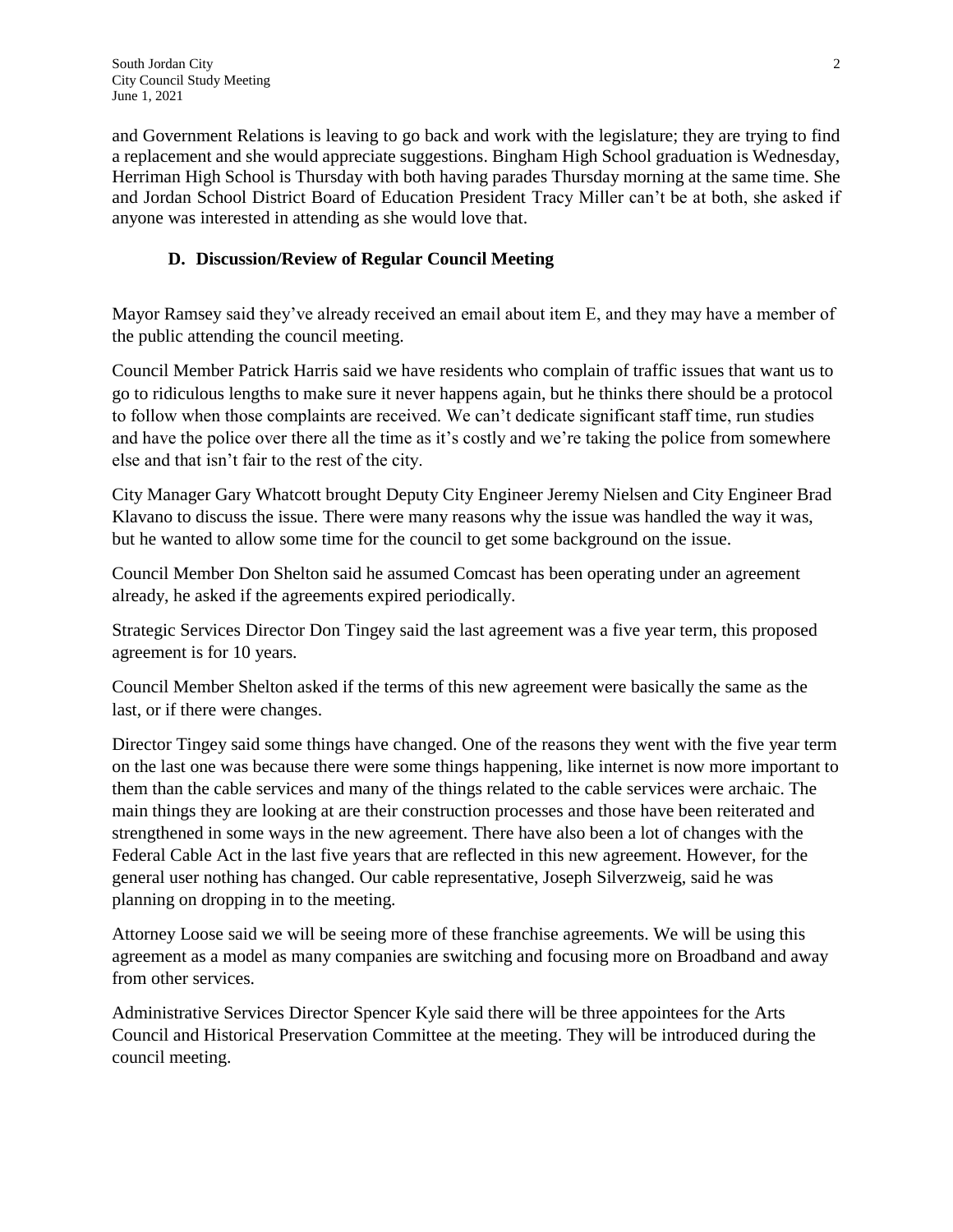Council Member Harris said Historical Preservation Committee Member Luane Jensen has brought up the changes at the museum and she has concerns with some of those changes. He was under the impression that most of the changes were temporary to get some variety in there, but he asked if there was anything permanent that was changing there.

Director Kyle said the Merit Medical display is being removed as it is outdated. They are bringing in collections that have been in storage but didn't have room for. With hiring a professional museum curator, her thoughts are most things should be temporary and cycled for periods of time. There will be something called the "permanent collection" that will be put in storage and brought back, but the nature of the change is to have new displays periodically. The curator has talked with Ms. Jensen and tried to address her concerns. The Merit Medical display will be digitally archived for future viewing.

Mayor Ramsey suggested calling Merit Medical to see if they want the display back; if they say no we can dispose of it.

Council Member Harris suggested asking Merit Medical if they had anything newer they'd like to have displayed.

Director Kyle said they are using the curator to create a collections policy that states what we will and will not accept so there is a set standard for what is accepted and displayed.

City Manager Whatcott said Merit Medical paid for their whole display and it has been there for at least 12-15 years. It has been well displayed and we need to have newer items to see if we want people to come back to the museum. Many things related to our pioneers and other subjects have been stored and unable to be displayed because the Merit Medical display has taken up that space for so long. Now we can offer more variety for the city to see.

Council Member Harris said he has had residents and others reaching out, asking him to intervene and have things stay the way they are now at the museum.

Mayor Ramsey said this is why we hired a museum curator and created a Historical Preservation Committee. She also noted that at the council meeting tonight they will highlight the members being appointed and pass the consent items all together. There is an executive closed session and she is looking forward to the report from the Southwest County Visioning Project on transportation analysis. This is the project that the southwest mayors have been working on and these are the findings, this research has been a huge factor in getting infrastructure funding this year at the legislature. The findings aren't necessarily shocking, but they help to solidify the legitimate need we have here.

#### **E. Discussion Item:** Traffic issue. *(By Chief of Police, Jeff Carr)*

City Manager Whatcott said when Jordan River Drive was extended they had some concerns from neighbors, he believes staff met with the residents. This was from 1300 West down to River Drive, it used to only go to the crest of the hill with a stub at the end, it extended down and then the Boyd/Wheadon property was sold and there was a large subdivision developed there; at that time the road was finally connected. At the furthest south roundabout when you drive down River Road it comes off that roundabout to a stub and they filled in the middle. There were a lot of neighbors that came out about the connection of the road. Some great ideas were presented and they were brought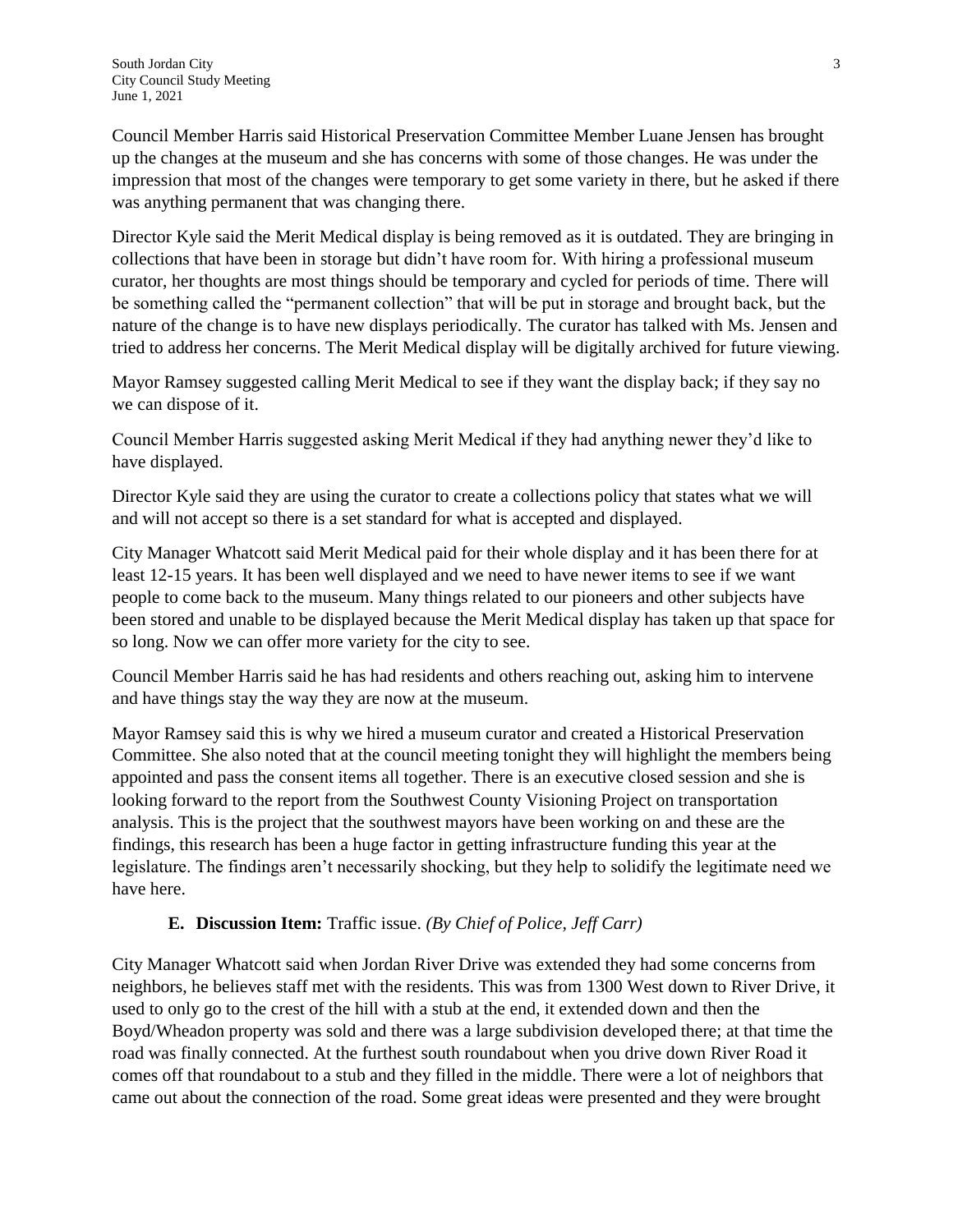back to the council. There was some road dieting, stop signs added and curving of the road to avoid a straightaway. Police Chief Jeff Carr has been receiving multiple complaints from one individual in particular regarding this issue. Since the road connection was completed traffic is less with two ways out rather than one. They have paid police overtime to monitor the area, they have written citations and it's on their regular list for when there is extra time to monitor. That being said, they have not been that successful in writing citations for speed or other issues as the majority of the people driving through and getting stopped are the neighbors that live there. The resident is still upset that people are not stopping, most are slowing down and doing more of a yield than stopping but there have been no collisions at this intersection. The city did have to take trees out when they did this work and most residents received \$250 for their tree replacement. This resident required the city to pay \$1,000 for his tree, which the city did. This is just not a safety issue and he wanted the council to have the background on this in case the resident shows up to the meeting tonight.

Deputy City Engineer Jeremy Nielsen said they have taken frequent traffic counts, the last count in January showed the traffic had decreased by 10% prior to the road going through. The volumes have continued to go down and they will keep an eye on those, he doesn't see them changing much. Speeds have also gone down by 10%, the  $85<sup>th</sup>$  percentile was about 31 miles per hour; after all the described traffic calming measures it has gone down to 28 miles per hour. There is really not much more the city can do as traffic and speeds have continued to go down.

City Manager Whatcott said there was some concern that construction traffic was using the road so they put up signs saying "no construction traffic." He personally contacted two developers and asked them to have their construction traffic go a different route which they said they would tell their drivers.

Police Chief Jeff Carr said during enforcement there were no commercial vehicles seen. In the last year they have been down there 25 times and multiple officers have watched the area. Most reports had few violations and stops with minimal traffic seen, it is just not much of a problem from that perspective. On the night we had council two weeks ago this resident called in a reckless driver complaint to dispatch and there was a mistake where the call was cleared off with an ATL (attempt to locate). Usually when someone calls in a reckless driver they don't want contact, they just want it reported so if an officer sees it they will take action. He wanted contact and waited for 18 hours with no contact. At that time he contacted Chief Carr and was upset. They looked into it and responded to him that the dispatching service had made a mistake and it was dealt with, they apologized to him; he was invited to come in and talk to the lieutenant about it. He was scheduled to come in and talk to the lieutenant about it but he cancelled. The lieutenant asked if there was another time he wanted to meet and he did not respond. The resident indicated he was planning on coming to tonight's council meeting. The resident does not want to come to court, he just wants to give them the video to deal with. Chief Carr added he tried to explain to the resident that because he took the video, he would have to come to court and testify. He believes there isn't much more we can do.

Engineer Nielsen said they used their traffic cameras to estimate all the information. One option is they solicit the people who are complaining to become their advocates with their neighbors by passing out the fliers on the 4S pledge to see if they can encourage their voluntary compliance since many of the violators usually live in the neighborhoods. They haven't done this with the resident but that may be the next step.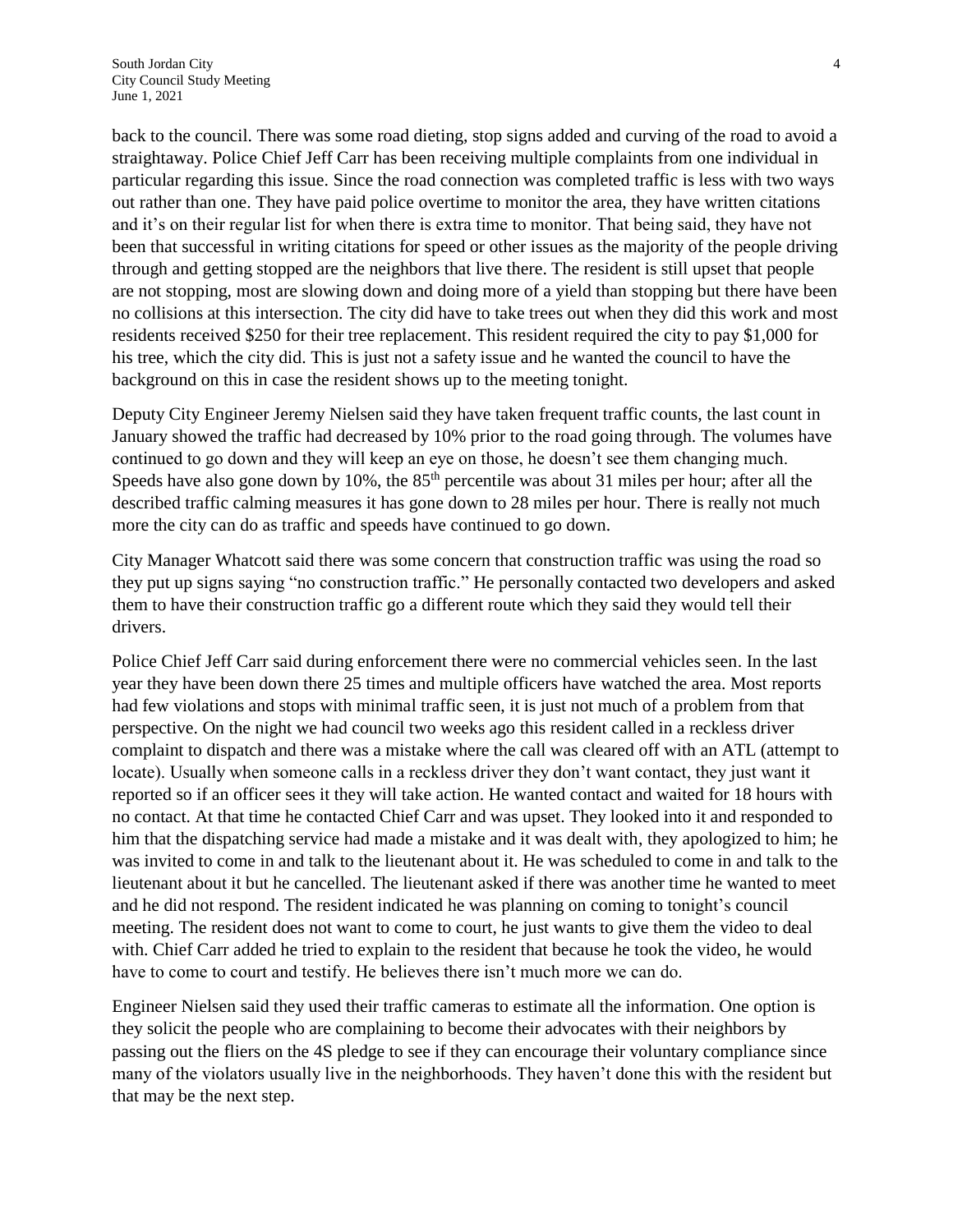City Manager Whatcott said as of today, in hard costs only, the city has spent about \$47,000. There are many places in the city that have similar issues and they just can't address every issue with the same intensity that they have addressed this problem. As staff they try to make everyone as happy as possible, and for the most part his neighbors are happy, but it is just this one resident calling and unhappy about it. The resident now refuses to speak with City Manager Whatcott because he explained that he would not put any more time or money into this issue. This spot is on a list that is checked on periodically by our police department, but the resident was not happy with this resolution.

Council Member Marlor said this happens in many places, much worse than what we are seeing here. It is time to move on as we have done the best we can.

City Manager Whatcott said the general group was satisfied with the plan and how it has been implemented, it's just one person and they have tried to appease him. There is a point where it needs to be stopped. He understands how hard it is when someone has lived there for years and a road suddenly gets connected, it is hard to get used to.

Mayor Ramsey said she had a stub road behind her home that eventually connected to Daybreak and she understands, but we have to adjust.

City Manager Whatcott said sometimes gates are installed when this happens, but that isn't always the answer and sometimes we just have to tell residents this is how things work. They mark these spots alerting residents that it will be connected one day, but sometimes they are removed. If most residents do their due diligence they will find there is something planned for the future, otherwise they wouldn't have put the stub there.

Council Member Harris said he prefers that they don't take it too far and spread the resources appropriately throughout the city.

City Engineer Brad Klavano said most complaints are taken care of easily through the Traffic Committee and Engineer Nielsen does a great job with studies. They do some minor traffic calming here and there, but this one was unique with connecting the road and trying to make the neighborhood feel comfortable with that connection. He feels that we have a pretty good process in place to handle traffic complaints.

#### **F. Presentation Item:** *Cost of Service Study findings. (Strategic Services Director, Don Tingey and Vice President with Lewis Young Robertson & Burningham, Fred Philpot)*

Mayor Ramsey said this is discussing our fees and very helpful since there is currently a bill being drafted to potentially eliminate the city's ability to collect any fees and only able to collect taxes.

Attorney Loose said this could potentially affect impact fees as the development community would like to eliminate them but these are all fees for services rendered by the city that are personal to the applicant, such as dog licensing to development planning fees. Impact fees are based on the overall impact to the system, but these are all city government services and those drafting the bill say that we should just operate on taxes and not charging people for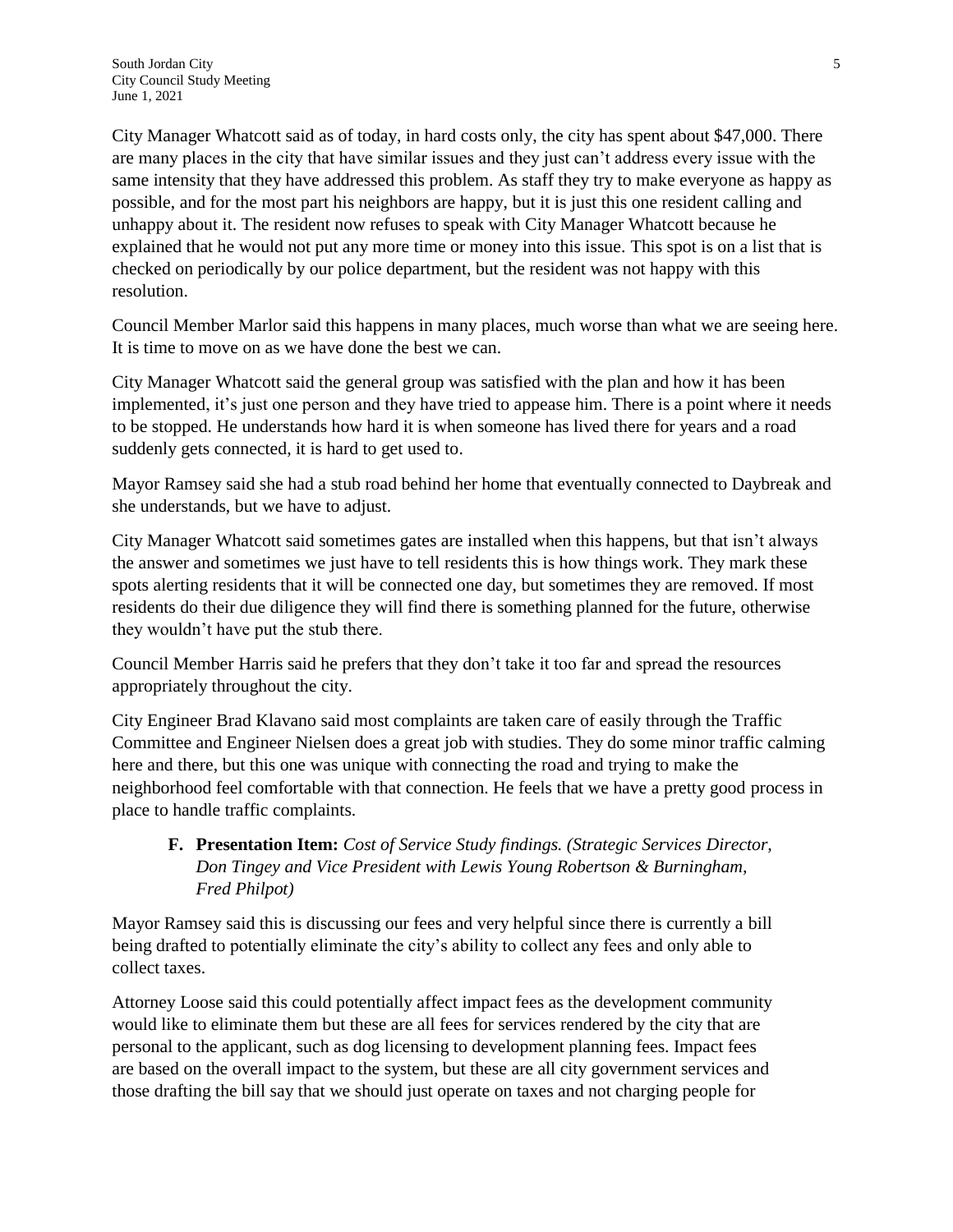fees. There was a push last year to get rid of impact fees and it will continue to come up in the future.

Director of Government Affairs Melinda Seager said there was also a discussion on permitting so that is likely to come back also.

Director Tingey said he and Mr. Philpot have worked with the Engineering and Planning Department on this report and they have been able to use CityView to do the process maps for these city services. Fees have changed, both up and down, and we will see some new fees as we can now, through CityView, take our broader fees and break them down so residents are being charged more specifically for the service, rather than paying in a broad sense.

Fred Philpot reviewed presentation (Attachment A)

Council Member Shelton asked if we are adopting these new fees.

Director Tingey said they will be brought back as a resolution in a future meeting.

Council Member Shelton asked how much of our revenue is from fees versus other sources.

City Manager Whatcott said the amounts shown in the presentation were the estimated and actual fees, a very small amount of our total budget. He added this is why getting CityView was such a big deal, it allows us to accurately track this kind of information. It tracks time stamps and when city employees are working on their computers and on specific projects. This gives our elected officials proof of our fees and how they were calculated when they are having discussions with our legislature.

Director Tingey said the increase is currently around \$400,000, this was calculated using the 2019 numbers.

City Manager Whatcott said the new Daybreak owners do not plan to do as many permits. We were doing around 900-1,000 permits, they are planning on doing closer to 700 permits as they are focusing on more commercial construction and the downtown area. They have a different methodology than just building homes, they are doing more planning before building.

Council Member Zander asked why we are hearing about the legislature wanting to get rid of fees now. She is wondering if this is because they want us to raise taxes in lieu of fees.

City Manager Whatcott said it is being said that these fees that cities are charging are what is causing the price increases in housing, and because of cities charging these fees housing is becoming unaffordable.

Director Tingey said many people are questioning how much of these funds are going to general funds to fund general fund services.

City Manager Whatcott said this leads to a discussion on whether or not all taxpayers bear the burden of new development. This is what would happen if fees were abolished.

Council Member Zander asked about Public Improvement District (PID) fees.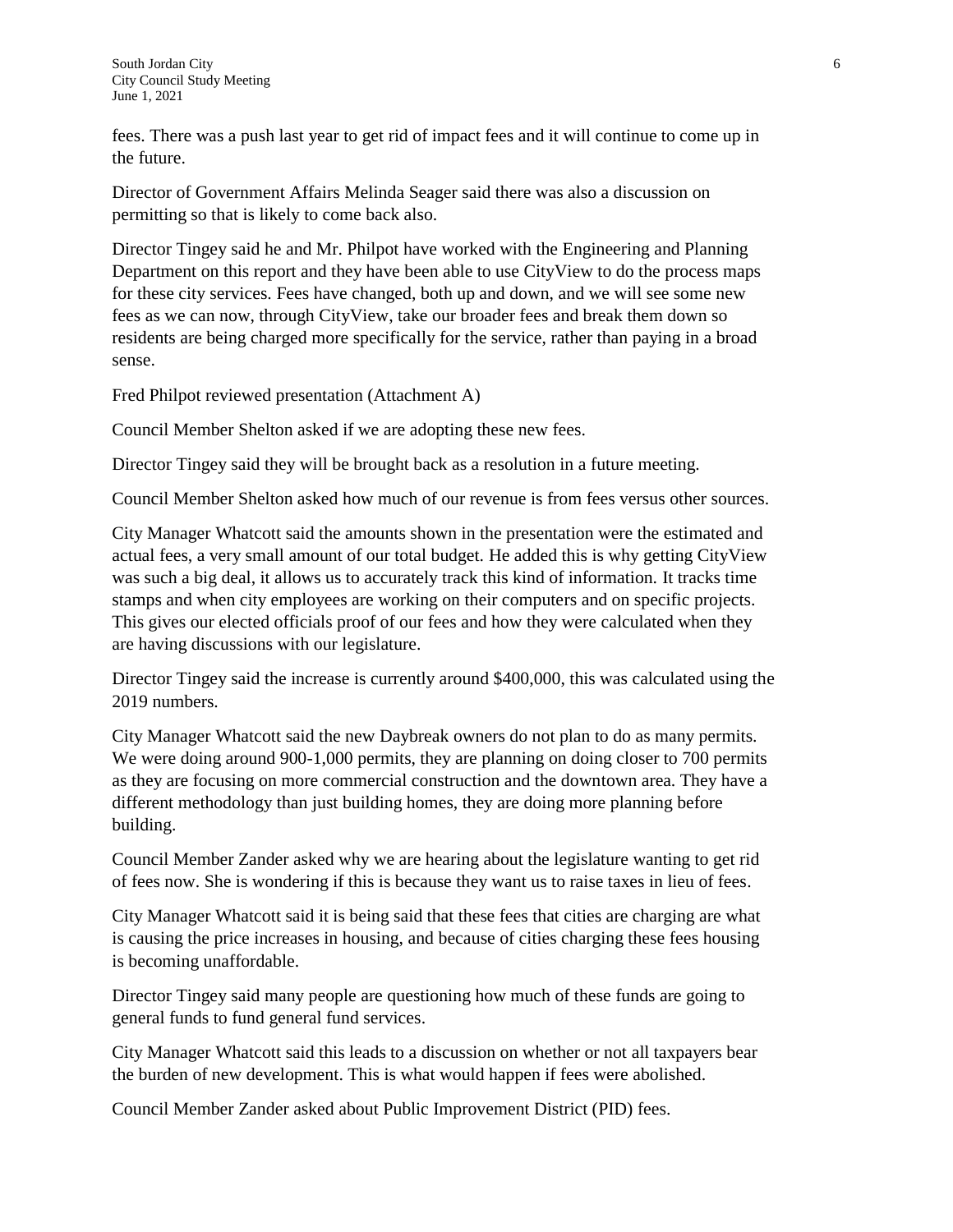City Manager Whatcott said PID fees are a tool provided by the state, like an RDA, CRA, etc. that is used to incentivize development. This is considered a tax, but it is only levied to the certain areas. There are articles showing that if there are not checks and balances in the way the PID ordinance is structured it can get out of control.

Council Member Zander said there is a new section related to PIDs in the home buying paperwork.

City Manager Whatcott said the splash pad at Heritage Park bid estimates came in higher than planned. The original estimate was about \$1.7 million, we budgeted \$2.3 million. He received the bid numbers back and it was at \$2.9 million. He can fund the project if we still want to do it, he can pull the funds from the sale of property. He thinks we should do it as we will not get it cheaper than what it is right now and the community needs it. They value engineered this project, they are at the bottom price. We will get a guaranteed price, however if prices go down he believes some of that is written into the project bid and if that changes we might see some savings.

Council Member Zander asked if we had an additional splash pad coming at Bingham Creek Park.

City Manager Whatcott said yes, but not for another 10 years as it was cut out of phase one because of costs. This splash pad was set aside from a specific property sale. They budgeted \$2.3 million and the additional money will come from the sale of the library property. The money from that sale had not been allocated to anything specific yet.

Mayor Ramsey asked the council members if they were okay with the splash pad at the higher price and they all indicated they approved.

Council Member Marlor said this is why we go to the county council quickly because there is additional pandemic funding to share with the cities, this is one of the resources they can apply it to is the pool.

City Manager Whatcott said the fire station ribbon cutting will be July 20, they will be in it by the end of June. The plan is to have the 4:30 p.m. work session there on July 20 instead of at City Hall. They also discussed having the council meeting in the community room with or without an electronic option for that night.

#### ADJOURNMENT

#### **Council Member Zander made a motion to adjourn. Council Member Shelton seconded the motion. The vote was unanimous in favor.**

The June 1, 2021 City Council electronic study meeting adjourned at 6:11 p.m.

**This is a true and correct copy of the June 1, 2021 City Council Study Meeting Minutes, which were approved on June 15, 2021.**

Anna Croeksten

**South Jordan City Recorder**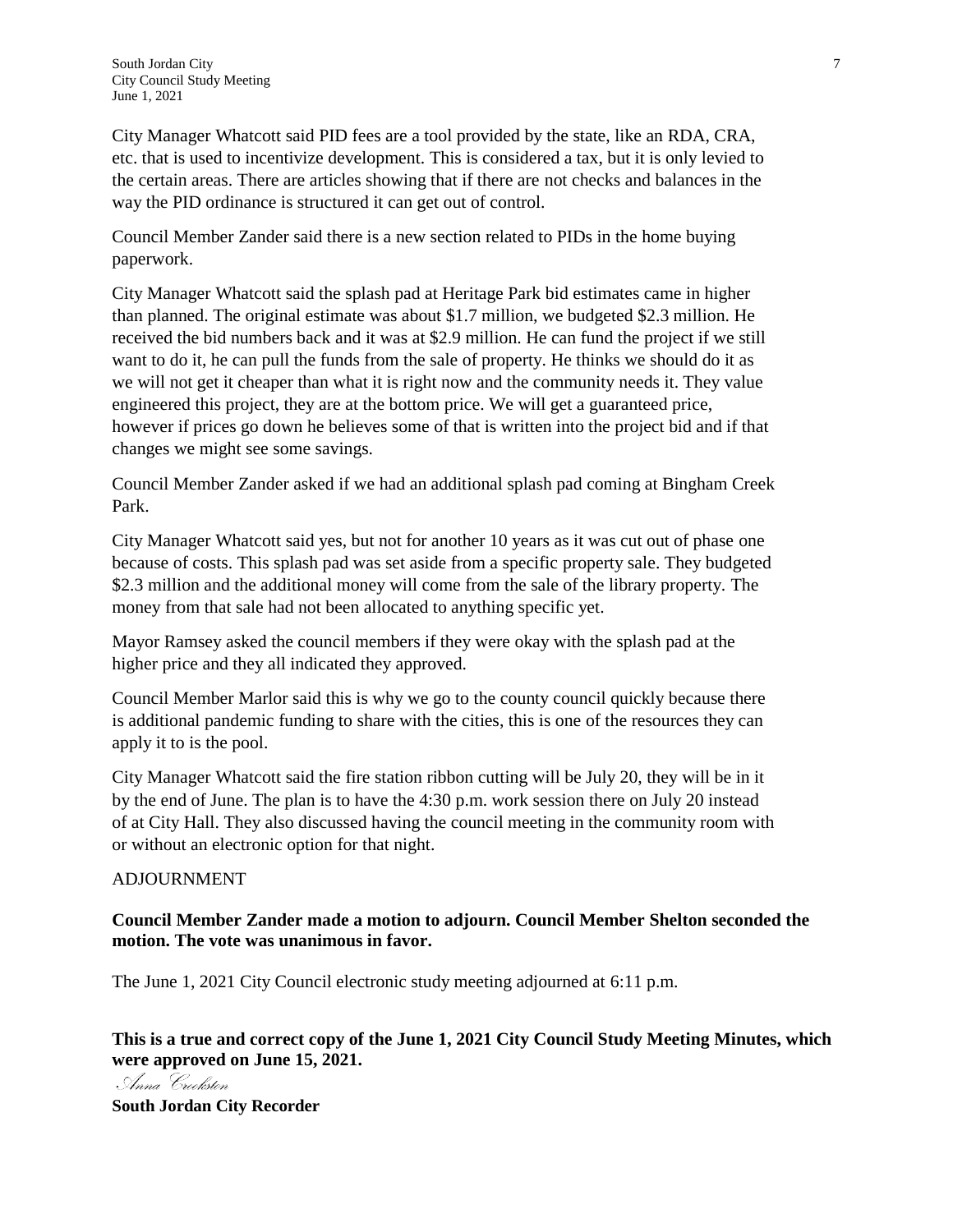

# **SOUTH JORDAN**

#### **COST OF SERVICE STUDY UPDATE JUNE 2021**

**PREPARED BY: LEWIS YOUNG ROBERTSON & BURNINGHAM INC.**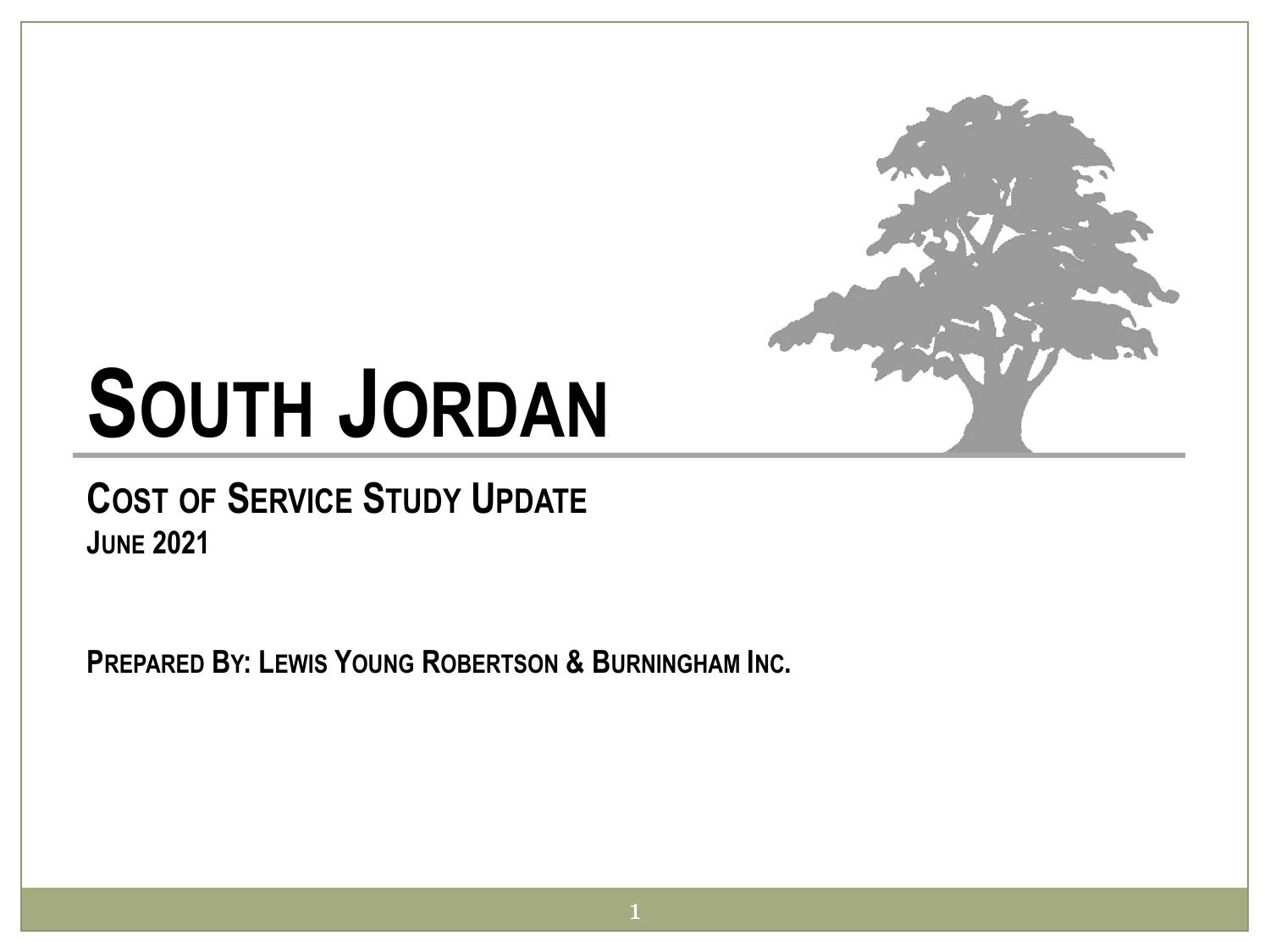### Consulting Team

2

LYRB: Fred Philpot - Vice President

City Staff: Becky Messer Brad Klavano Cory Day Don Tingey Katie Olson Shane Greenwood Steven Schaefermeyer

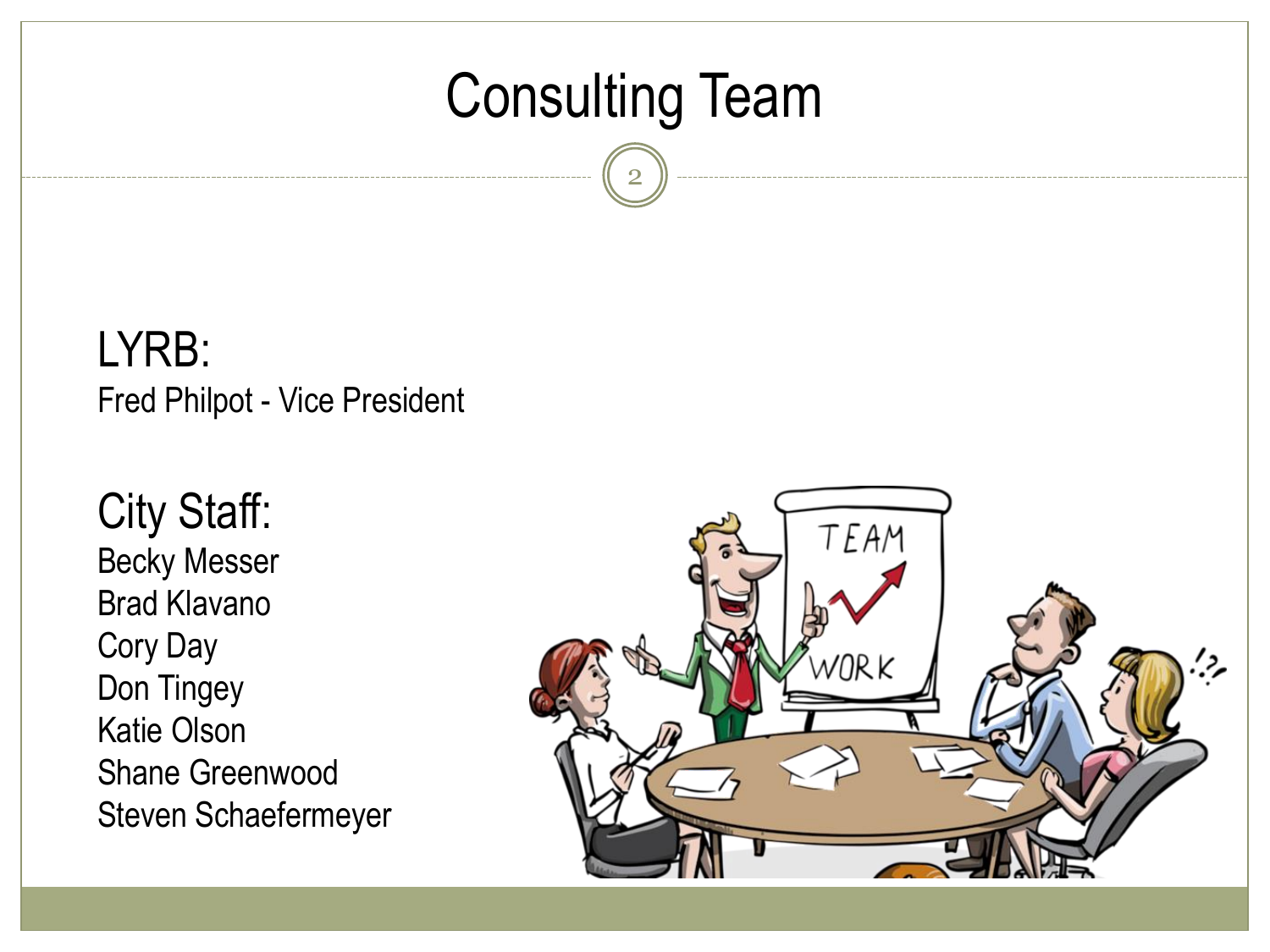

# To ensure that the fees charged reflect the actual/reasonable cost of processing the application, permit, inspection, regulation or review.

*Utah Code 10-9a-510*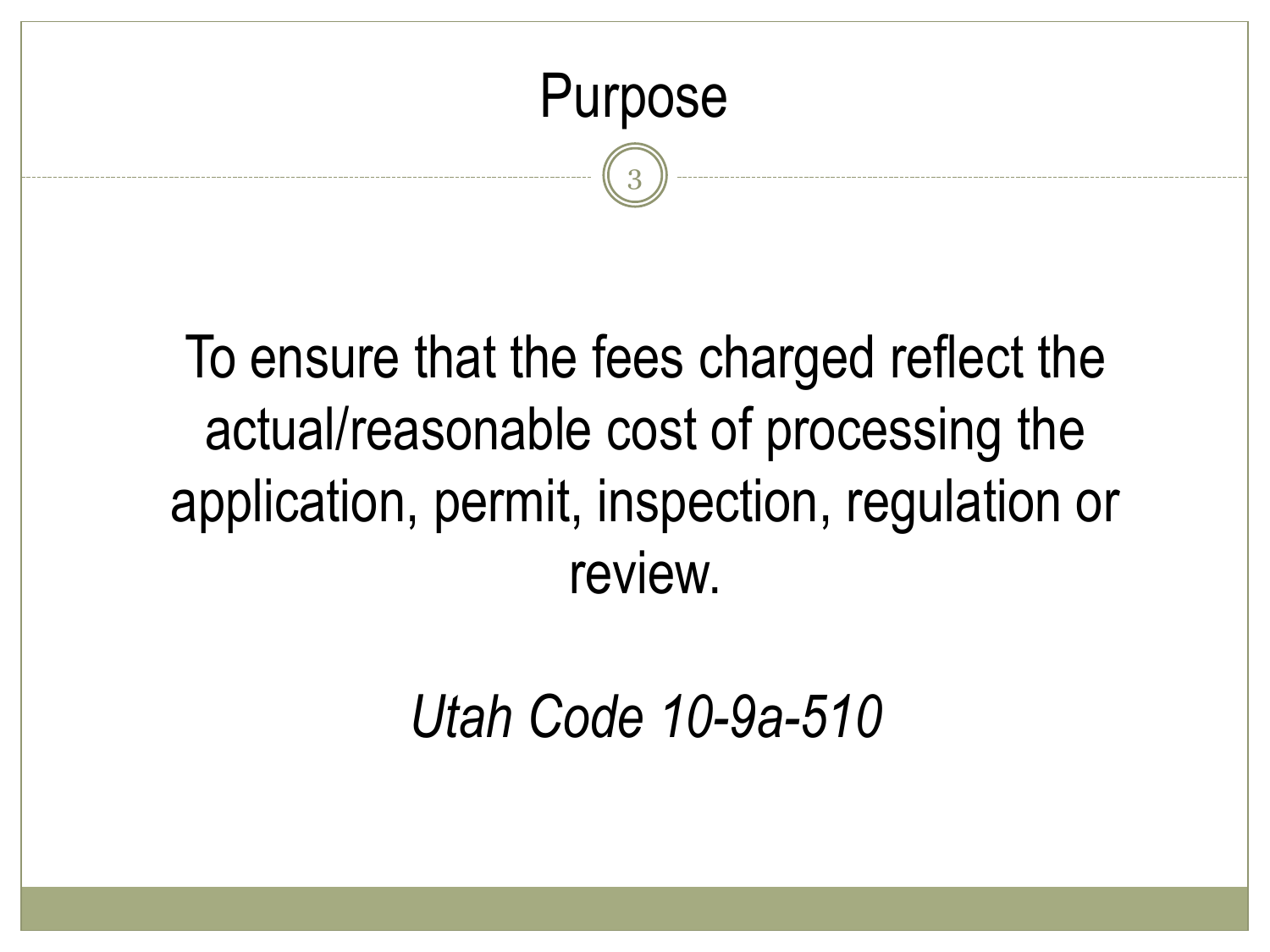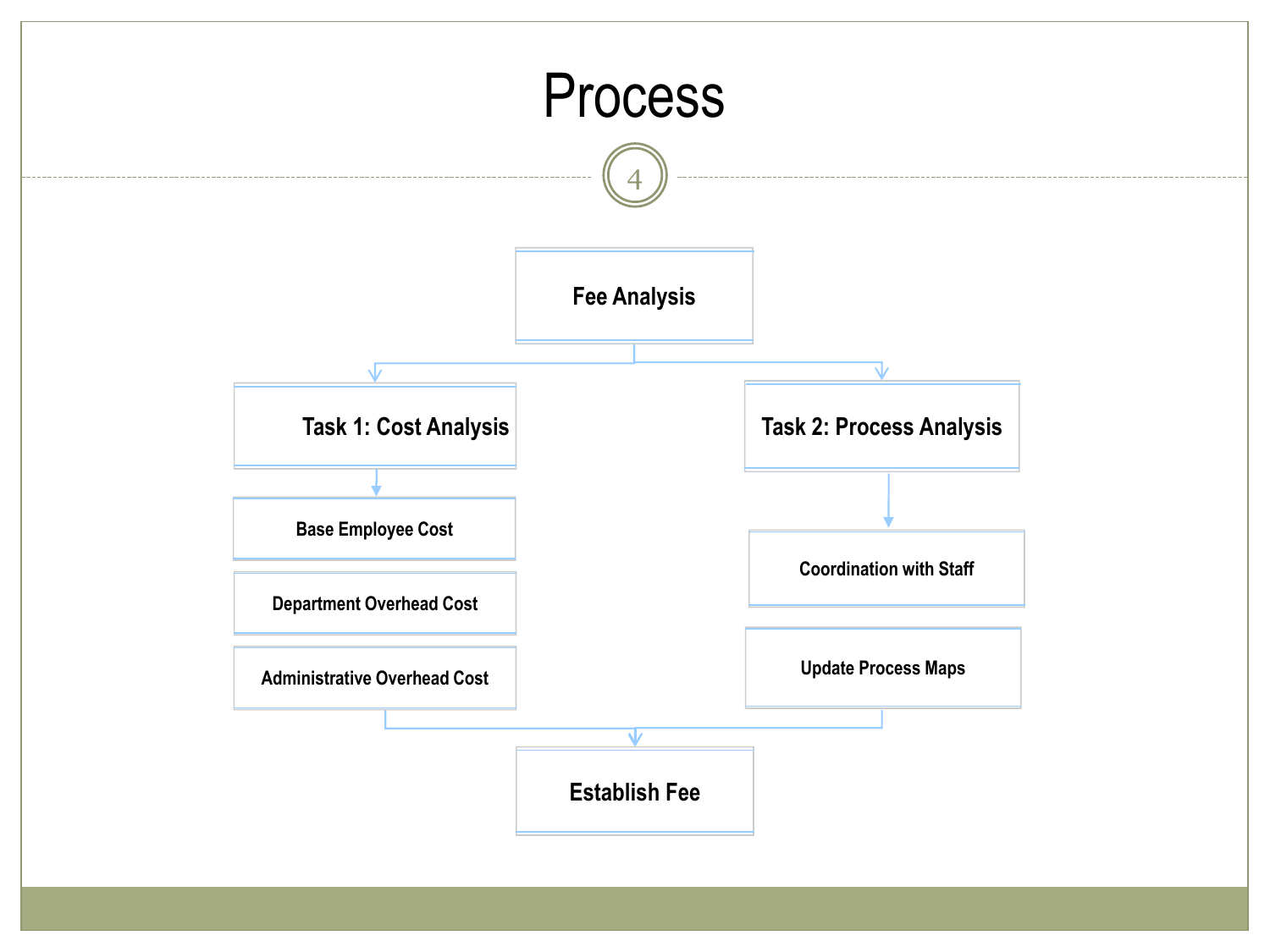# Task 1: Cost Analysis

5

- **Analysis of current and projected budgets** to determine base costs, department overhead, and administrative overhead costs:
	- $\circ$  Base costs include employee salaries and benefits
	- Department overhead costs include general costs to operate each department
	- $\circ$  Administrative overhead costs include the cost of the services provided to all departments (i.e. legislative, executive and administrative costs)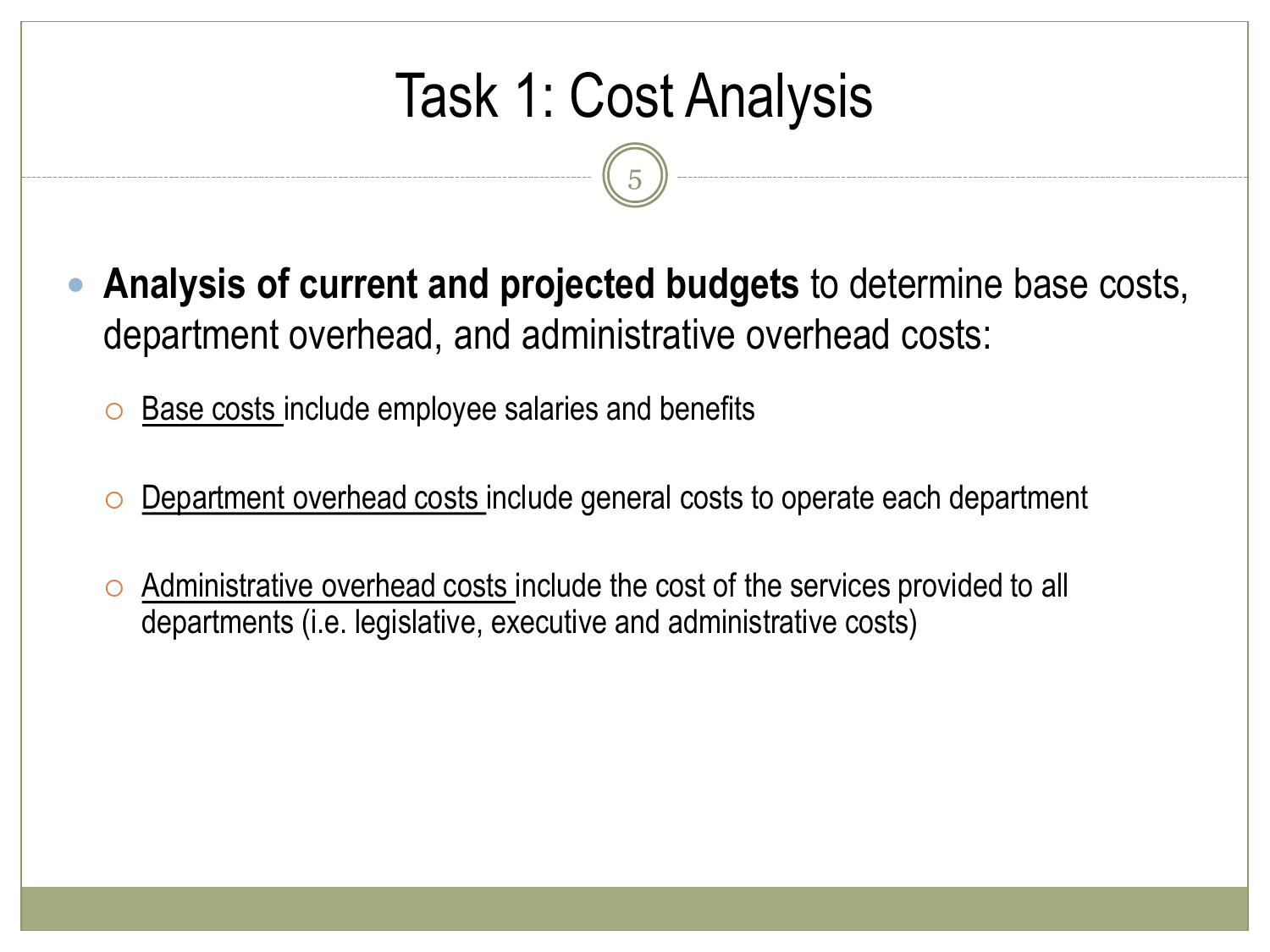# Task 1: Example Cost Analysis

6

 Base, department overhead, and administrative overhead costs compared to total hours worked to determine employees' cost per minute

| <b>PERSONNEL</b>               | <b>BASE COST</b><br>(PER MIN) | <b>TECHNOLOGY</b><br>FEE | <b>DEPARTMENT</b><br><b>OVERHEAD</b><br><b>COST (PER</b><br>Min) | <b>ADMINISTRATIVE</b><br><b>OVERHEAD COST</b><br>(PER MIN) | <b>TOTAL UNIT</b><br><b>COST (PER</b><br>MIN) |  |
|--------------------------------|-------------------------------|--------------------------|------------------------------------------------------------------|------------------------------------------------------------|-----------------------------------------------|--|
| Planner I                      | \$0.85                        | \$0.01                   | \$0.05                                                           | \$0.22                                                     | \$1.12                                        |  |
| Planner II                     | \$0.85                        | \$0.01                   | \$0.05                                                           | \$0.22                                                     | \$1.12                                        |  |
| Planner III                    | \$0.92                        | \$0.01                   | \$0.05                                                           | \$0.22                                                     | \$1.20                                        |  |
| May not total due to rounding. |                               |                          |                                                                  |                                                            |                                               |  |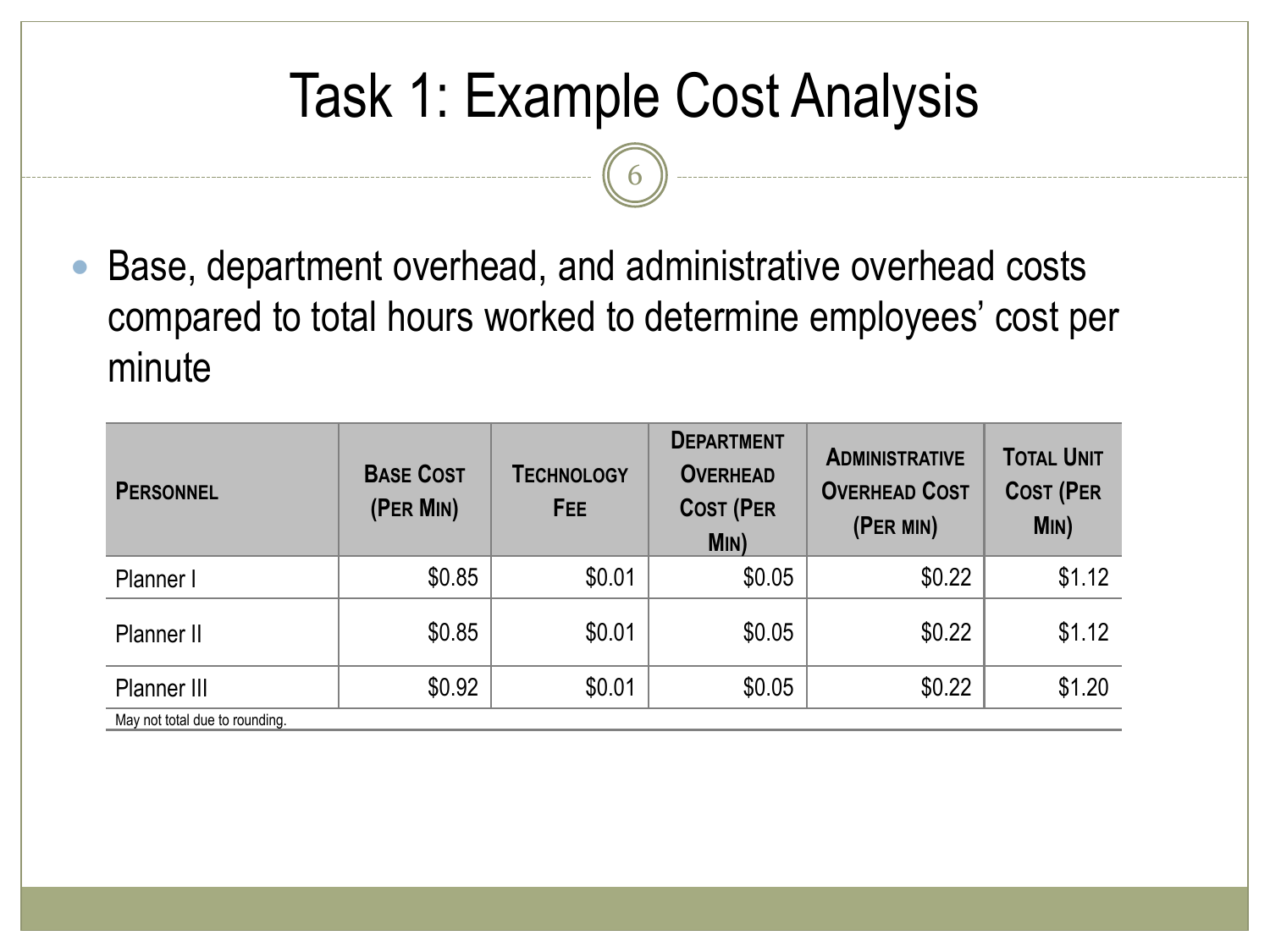### Technology Fee Calculation

7

**Technology Fee:** Annual maintenance cost for technology (does not include initial startup cost)

Calculated by taking the total annual maintenance cost (\$63,360) and dividing it across all hours spent by building, planning, and engineering Full-Time Equivalent Employees (FTEs).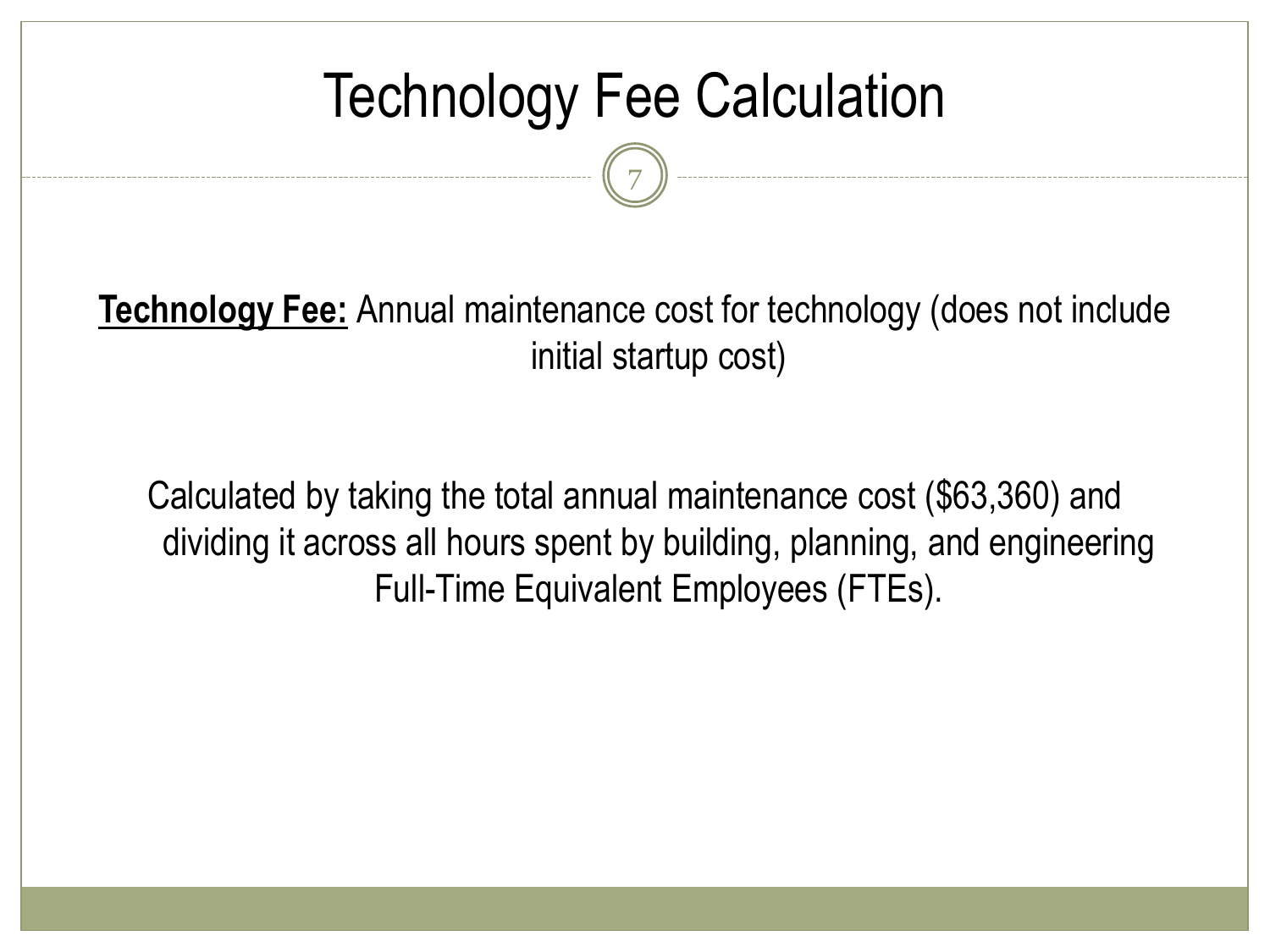### Task 2: Process Analysis

#### Update Process Maps

**Example: Accessory Dwelling Unit PC Review**

| STEP#          | <b>ACTION</b>                               | <b>HOURS</b> | PERSONNEL INVOLVED                   |
|----------------|---------------------------------------------|--------------|--------------------------------------|
| 1              | Application review                          | 0.25         | <b>Planning Assistant</b>            |
| $\overline{2}$ | Planning staff review                       | 1.50         | Planner I, Planner II or Planner III |
| 7              | Site visit                                  | 0.50         | Planner I, Planner II or Planner III |
| 3              | Prepare Public Notice                       | 1.50         | Planner I, Planner II or Planner III |
| 4              | Mail public notice                          | 0.50         | <b>Planning Assistant</b>            |
| 5              | Prepare staff report                        | 2.00         | Planner I, Planner II or Planner III |
| 6              | Staff report review                         | 0.50         | City Planner or Director of Planning |
| 8              | Consult with legal                          | 0.50         | Planner I, Planner II or Planner III |
| 9              | Revise staff report/prepare packet          | 0.50         | Planner I, Planner II or Planner III |
| 10             | Prepare PC packet                           | 0.75         | <b>Planning Assistant</b>            |
| 11             | Present report at PC meeting                | 0.50         | <b>City Planner</b>                  |
| 12             | Close-out file and send notice to applicant | 0.50         | Planner I, Planner II or Planner III |
|                | TOTAL                                       | 9.50         |                                      |

City View was used to validate the key components of the process (ie. staff and associated time)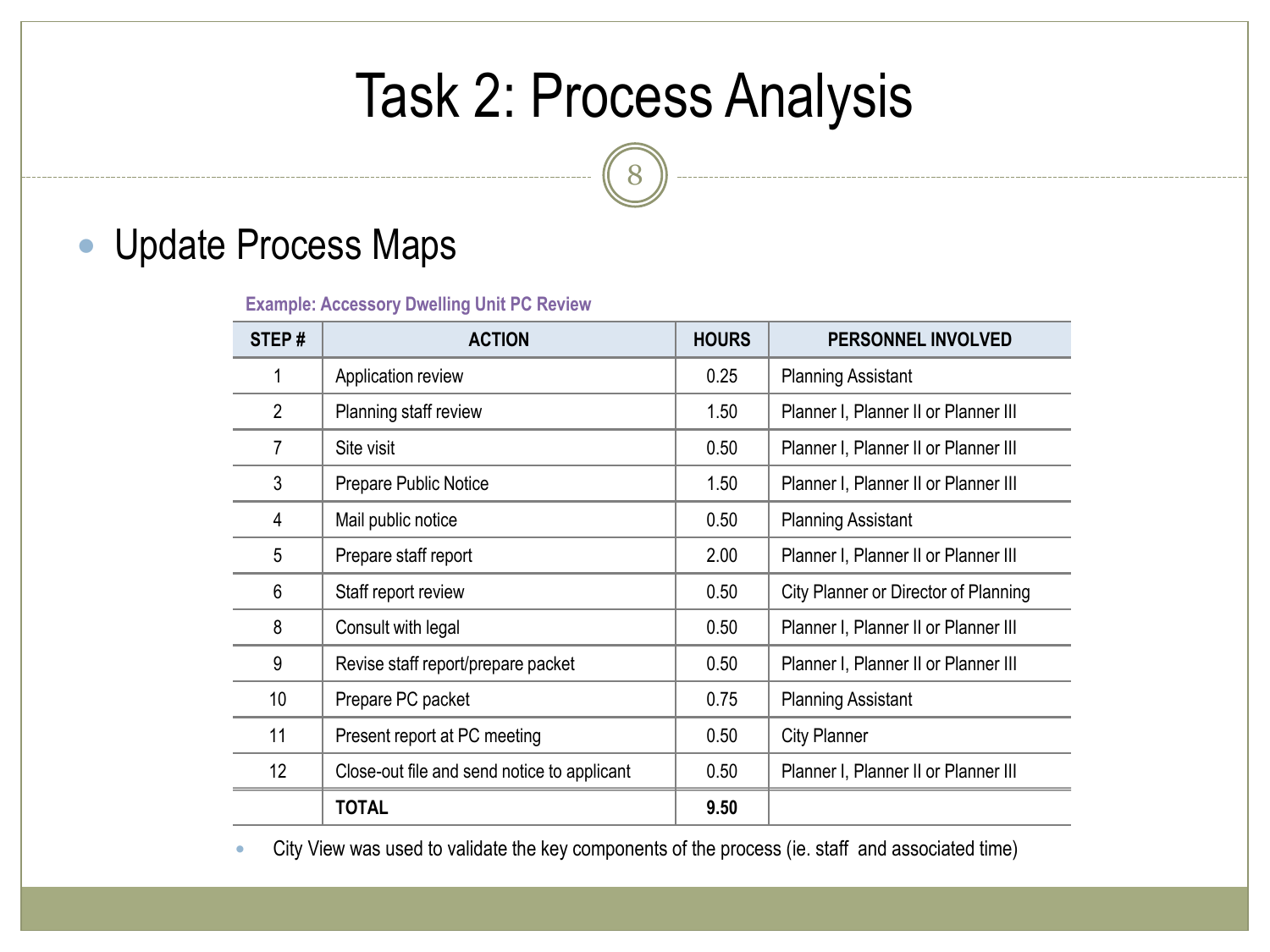### Establishing the Fee

9

 Apply employees' cost per minute to time spent on each process to calculate actual average costs

**Example: Calculation of Appeals to City Council**

| <b>PERSONNEL INVOLVED</b>                   | <b>HOURS</b> | <b>COST PER MIN.</b> | <b>TOTAL COST</b> |
|---------------------------------------------|--------------|----------------------|-------------------|
| <b>Planning Assistant</b>                   | 1.50         | \$0.65               | \$58.05           |
| Planner I                                   |              | \$1.12               |                   |
| Planner II                                  |              | \$1.12               |                   |
| Planner III                                 |              | \$1.21               |                   |
| Planner I, Planner II or Planner III        | 7.00         | \$1.15               | \$480.90          |
| <b>City Planner</b>                         |              | \$1.74               |                   |
| Director of Planning                        |              | \$1.69               |                   |
| <b>City Planner or Director of Planning</b> | 0.50         | \$1.71               | \$51.30           |
| <b>City Planner</b>                         | 0.50         | \$1.74               | \$52.05           |
| <b>TOTAL</b>                                | 9.50         |                      | \$642.30          |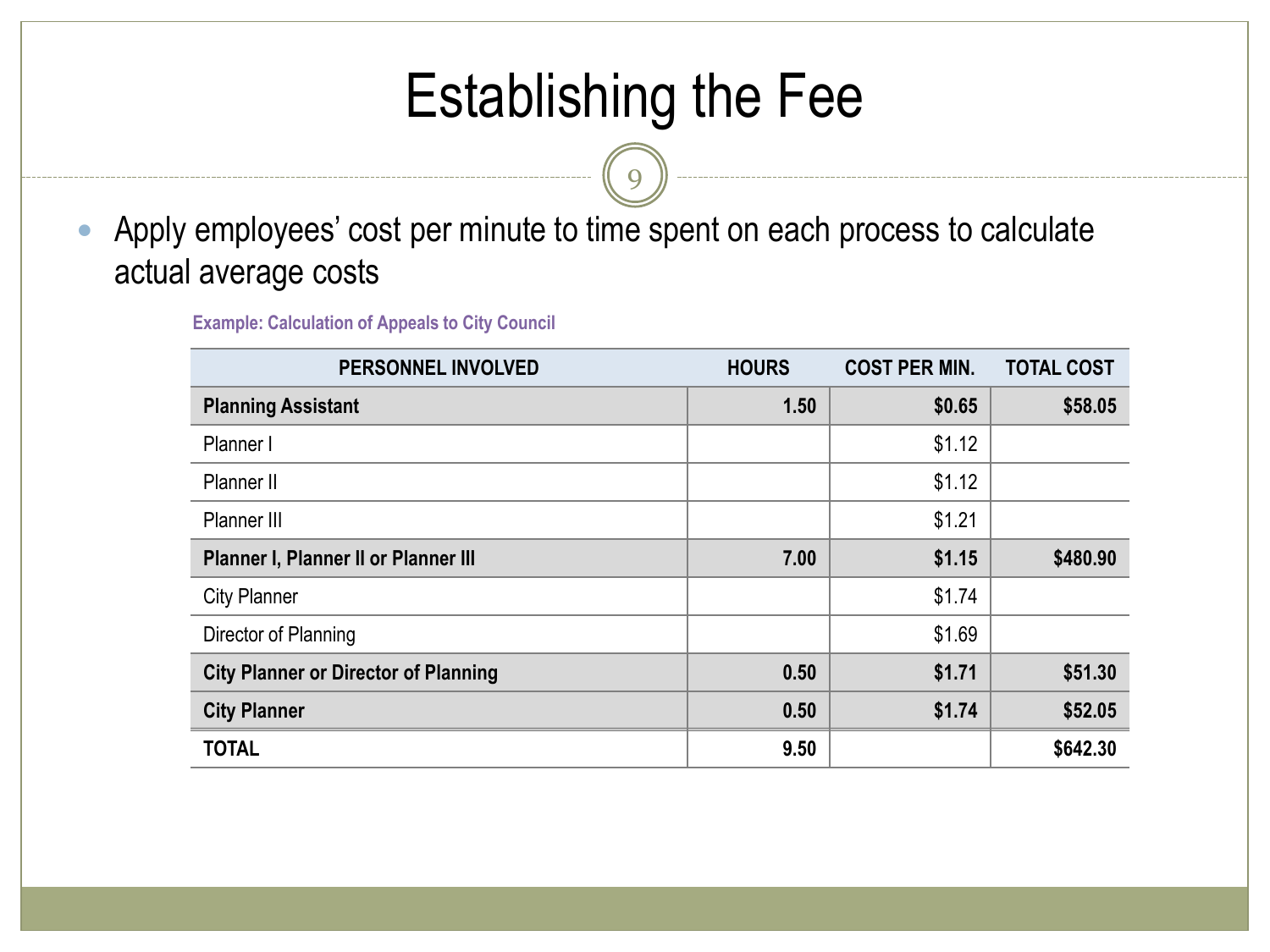### Summary of Recommended Fees

| <b>Fee Category</b>                                                       | <b>Proposed Fee*</b>                                     | <b>Fee Category</b>                                                    | <b>Existing Fee</b>                                       | Change     |
|---------------------------------------------------------------------------|----------------------------------------------------------|------------------------------------------------------------------------|-----------------------------------------------------------|------------|
| <b>Accessory Living Unit Staff Review</b>                                 | \$147.08                                                 | <b>Accessory Living Unit Staff Review</b>                              | \$133.73                                                  | \$13.35    |
| <b>Accessory Living Unit Planning</b><br><b>Commission Review</b>         | \$642.30                                                 | <b>Accessory Living Unit Planning</b><br><b>Commission Review</b>      | \$681.90                                                  | (\$39.60)  |
| <b>Additional Plan Review Fee</b>                                         | \$171.53                                                 | Additional plan review required by<br>changes, additions, or revisions | \$122.18                                                  | \$49.35    |
| Annexation                                                                | \$1,546.67                                               | Annexation (including land use and<br>rezoning)                        | \$1,196.57                                                | \$350.10   |
| Appeals to City Council                                                   | \$975.83                                                 | Appeal to City Council (Title 11)                                      | \$813.98                                                  | \$161.85   |
| <b>Cold Weather Permit Paving</b><br>Application Fee (Oct. 15 - March 15) | \$252.28                                                 | Cold Weather Paving Application Fee                                    | \$193.65                                                  | \$58.63    |
| <b>Conditional Use Permit</b>                                             | \$676.65                                                 | <b>Conditional Use Permit</b>                                          | \$621.71                                                  | \$54.95    |
| <b>Curb Cut Encroachment Permit</b>                                       | \$193.06                                                 | Encroachment Permit Fee (Drive<br>Approaches with Building Permits)    | \$148.65                                                  | \$44.41    |
| Land Disturbance Fee                                                      | \$126.43                                                 | <b>Land Disturbance Permit</b>                                         | \$348.60                                                  | (\$222.18) |
| Land Use Amendment                                                        | \$890.58                                                 | Land Use Amendment                                                     | \$994.73                                                  | (\$104.15) |
| Lot Line Adjustment                                                       | \$742.63                                                 | Lot Line Adjustment Fee                                                | \$259.05                                                  | \$483.58   |
| Minor Site Plan Amendment Permit                                          | \$496.73                                                 | Minor Site Plan Amendment                                              | \$502.24                                                  | (\$5.51)   |
| Re-Inspection Fee                                                         | \$158.79                                                 | Reinspection fees assessed under<br>provisions of Sec. 305.8           | \$107.33                                                  | \$51.47    |
| <b>Residential Chicken Permit</b>                                         | \$76.58                                                  | <b>Residential Chicken Permit</b>                                      | \$57.08                                                   | \$19.50    |
| Rezone                                                                    | \$890.58                                                 | Rezone                                                                 | \$1,404.90                                                | (\$514.33) |
| Rezone with Development Agreement<br>(Optional)                           | \$890.58 Base Rezone + \$1584.1<br>Development Agreement | Rezone                                                                 | \$1404.9 Base Rezone + \$1143.79<br>Development Agreement |            |
| Rezone and Land Use Amendment                                             | \$924.93                                                 | Rezone                                                                 | \$1,404.90                                                | (\$479.98) |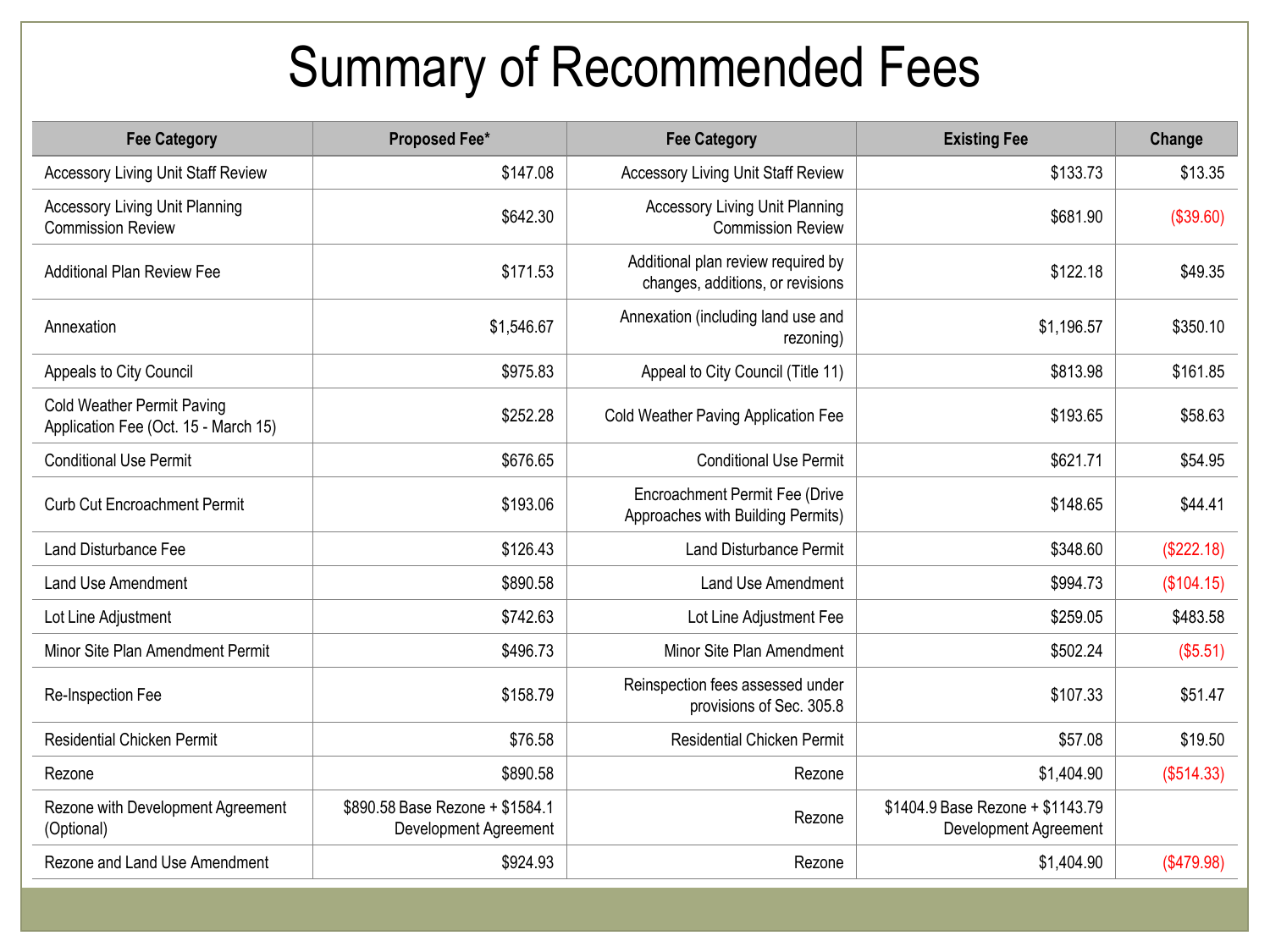### Summary of Recommended Fees

| <b>Fee Category</b>                                | <b>Proposed Fee*</b>                              | <b>Fee Category</b>                             | <b>Existing Fee</b>                           | Change     |
|----------------------------------------------------|---------------------------------------------------|-------------------------------------------------|-----------------------------------------------|------------|
| Sign Permit                                        | \$221.55                                          | Sign Permit                                     | \$197.40                                      | \$24.15    |
| Site Plan Review (Small Site 0-3 acres)            | \$5,551.01                                        | Site Plan (including conditional use<br>permit) | \$4,418.79                                    | \$1,132.22 |
| Site Plan Review (All other Sites 3+<br>acres)     | \$6,882.83                                        |                                                 | \$5,501.19                                    | \$1,381.63 |
| <b>Small Residential Development</b>               | \$1,445.67                                        | <b>Small Residential Development</b>            | \$1,157.48                                    | \$288.19   |
| <b>Standard Encroachment Permits</b>               | \$263.14                                          | <b>Encroachment Permit Fee</b>                  | \$240.45                                      | \$22.69    |
| Subdivision Amendment (same<br>regardless of size) | \$3,637.75                                        | <b>Amended Subdivision</b>                      | \$1,336.43                                    | \$2,301.33 |
| <b>Subdivision Preliminary</b>                     | \$1953.37 Base + \$50.69 per lot                  | <b>Preliminary Subdivision</b>                  | $$1464.83$ Base + \$65.62 per lot             |            |
| Subdivision - Final                                | \$2816.74 Base + \$209.04 per lot                 | <b>Final Subdivision</b>                        | \$1449.27 Base + \$297.02 per lot             |            |
| Temporary Banner/Sign Permit                       | \$61.20                                           | <b>Banner Permit</b>                            | \$44.70                                       | \$16.50    |
| <b>Text Amendment</b>                              | \$1,262.10                                        | Zone Text Amendment                             | \$1,614.30                                    | (\$352.20) |
| TV Video Inspection Fee                            | $$63.81$ Base + \$0.77 per linear foot<br>of pipe | TV Video Inspection Fee                         | \$54 Base + \$0.77 per linear foot of<br>pipe |            |
| Wind Energy Conversion Systems                     | \$610.50                                          | Wind Energy Conversion Systems PC<br>Zone       | \$607.13                                      | \$3.38     |
| Zoning Compliance Letter                           | \$284.48                                          | Zoning Compliance Letter                        | \$249.15                                      | \$35.33    |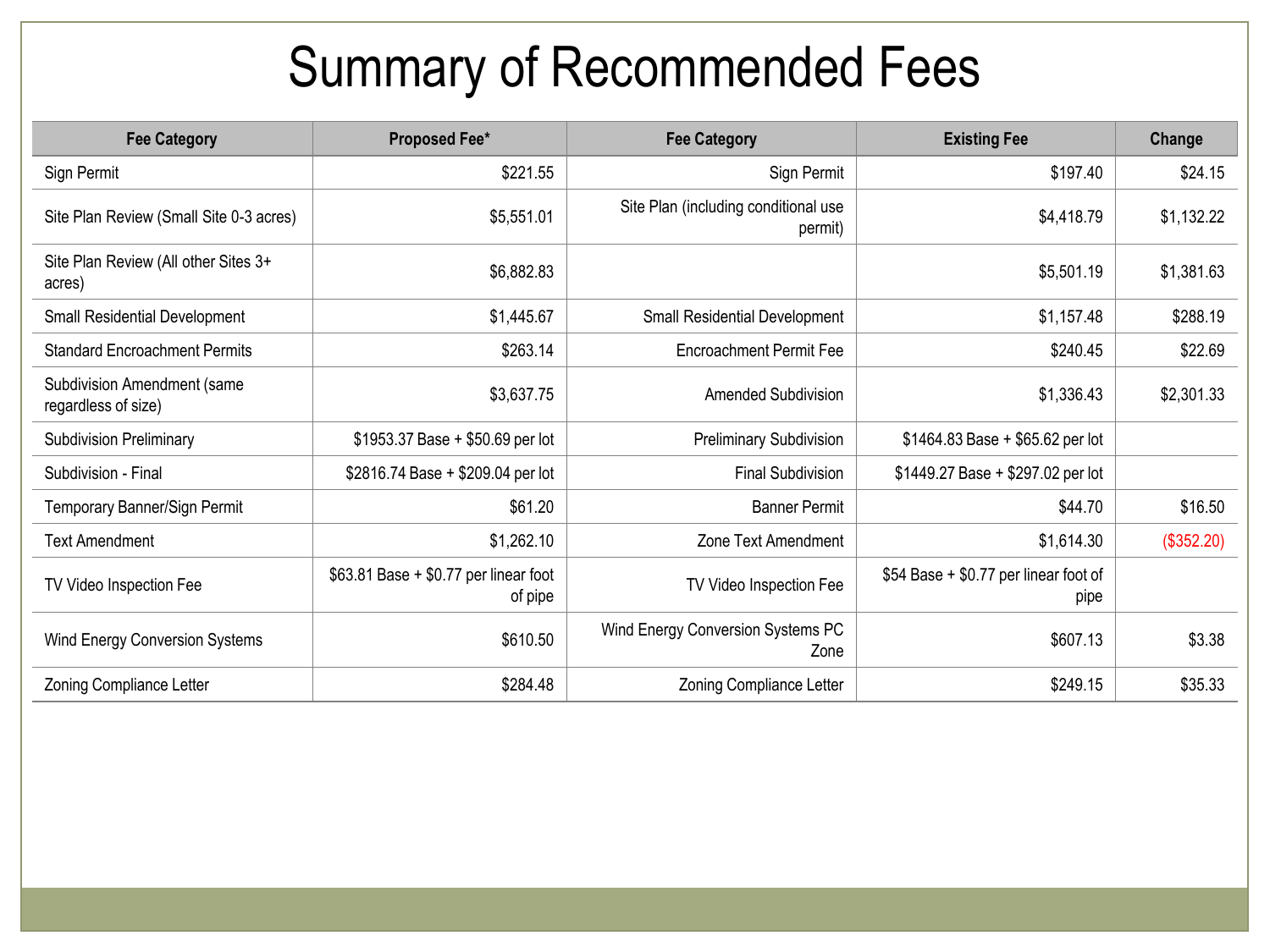### Summary of Recommended Fees (continued)

|                             | <b>Proposed</b> | <b>Existing Combined Fee</b> |
|-----------------------------|-----------------|------------------------------|
| <b>AG BLDG (PRGA)</b>       |                 |                              |
| \$0-\$500                   | \$218.99        | \$545                        |
| \$501-\$2,000               | \$469.51        | \$465                        |
| \$2,001-\$40,000            | \$720.03        | \$685                        |
| \$40,001-\$100,000          | \$1,020.77      | \$983                        |
| \$100,001-\$500,000         | \$1,447.12      | \$1,449                      |
| \$500,001-\$1,000,000       | \$2,051.55      | \$1,449                      |
| \$1,000,001-\$5,000,000     | \$2,908.44      | \$1,449                      |
| $$5,000,001+$               | \$0.00          | \$1,449                      |
| <b>DECK (PRDK)</b>          |                 |                              |
| \$0-\$500                   | \$174.21        | \$545                        |
| \$501-\$2,000               | \$454.41        | \$465                        |
| $$2,001+$                   | \$683.27        | \$685                        |
| <b>DETACHED ACCE (PRDA)</b> |                 |                              |
| \$0-\$500                   | \$805.10        | \$545                        |
| \$501-\$2,000               | \$805.10        | \$465                        |
| \$2,001-\$40,000            | \$1,101.33      | \$685                        |
| \$40,001-\$100,000          | \$1,145.62      | \$983                        |
| \$100,001-\$500,000         | \$1,145.62      | \$1,449                      |
| $$500,001+$                 | \$1,431.84      | \$1,449                      |

|                                       | <b>Proposed</b> | <b>Existing Combined Fee</b> |
|---------------------------------------|-----------------|------------------------------|
| <b>Single Family Detached (PRSFD)</b> |                 |                              |
| \$0-\$500,000                         | \$2,786.27      | \$2,779                      |
| $$500,001+$                           | \$3,555.90      | \$3,254                      |
| <b>Single Family Attached (PRSFA)</b> |                 |                              |
| \$0-\$500,000                         | \$2,692.72      | \$2,779                      |
| $$500,001+$                           | \$3,436.51      | \$3,254                      |
| <b>DEMO (PRDE)</b>                    |                 |                              |
| Per Permit                            | \$38.42         | \$44                         |
| <b>RET WALL (PRRW)</b>                |                 |                              |
| \$0-\$500                             | \$500.51        | \$100                        |
| $$501+$                               | \$683.96        | \$100                        |
| <b>SIGN (PRSG)</b>                    |                 |                              |
| \$0-\$500                             | \$223.01        | \$359                        |
| $$501+$                               | \$343.94        | \$359                        |
| <b>ROOF (PRRF)</b>                    |                 |                              |
| Per Permit                            | \$158.01        | \$122                        |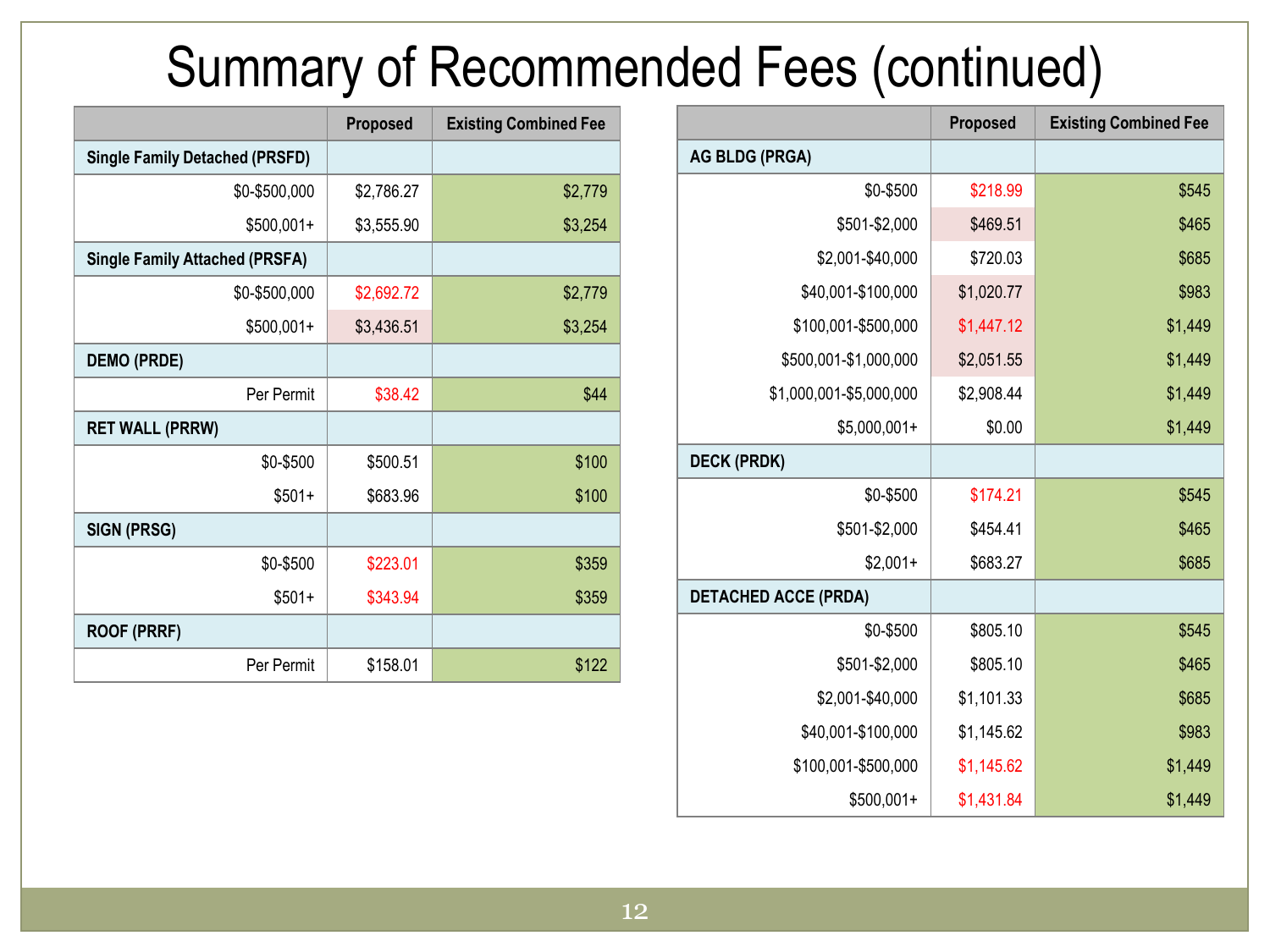### Summary of Recommended Fees (continued)

|                           | Proposed   | <b>Existing Combined Fee</b> |
|---------------------------|------------|------------------------------|
| Res POOL (PRPO)           |            |                              |
| \$0-\$500                 | \$816.47   | \$545                        |
| \$501-\$2,000             | \$886.75   | \$465                        |
| \$2,001-\$40,000          | \$957.04   | \$685                        |
| \$40,001-\$100,000        | \$957.04   | \$983                        |
| $$100,001+$               | \$1,227.16 | \$1,449                      |
| <b>Res ADD (PRAD)</b>     |            |                              |
| \$0-\$500                 | \$183.87   | \$545                        |
| \$501-\$2,000             | \$565.32   | \$465                        |
| \$2,001-\$40,000          | \$946.76   | \$685                        |
| $$40,001+$                | \$1,856.52 | \$983                        |
| <b>Res REMODEL (PRRR)</b> |            |                              |
| \$0-\$500                 | \$179.60   | \$324                        |
| \$501-\$2,000             | \$179.60   | \$464                        |
| \$2,001-\$40,000          | \$326.14   | \$551                        |
| \$40,001-\$100,000        | \$326.14   | \$945                        |
| $$100,001+$               | \$478.61   | \$1,071                      |
| <b>Res bsmt (PRBS)</b>    |            |                              |
| \$0-\$500                 | \$386.83   | \$324                        |
| \$501-\$2,000             | \$585.47   | \$464                        |
| $$2,001+$                 | \$784.10   | \$551                        |

|                           | Proposed | <b>Existing Combined Fee</b> |
|---------------------------|----------|------------------------------|
| <b>CARPORT (PRCP)</b>     |          |                              |
| \$0-\$500                 | \$543.20 | \$545                        |
| \$501-\$2,000             | \$577.96 | \$465                        |
| \$2,001-\$40,000          | \$612.72 | \$685                        |
| $$40,001+$                | \$652.56 | \$983                        |
| <b>TEMP POWER (PRTP)</b>  |          |                              |
| Per Permit                | \$93.10  | \$122                        |
| <b>GAS (PRGS)</b>         |          |                              |
| Per Permit                | \$274.71 | \$122                        |
| <b>POWER METER (PRPM)</b> |          |                              |
| \$0-\$500                 | \$207.02 | \$122                        |
| $$501+$                   | \$872.08 | \$122                        |
| ELEC ONLY (PREL)          |          |                              |
| Per Permit                | \$212.66 | \$122                        |
| <b>APPLIANCE (PRAP)</b>   |          |                              |
| Per Permit                | \$160.93 | \$122                        |
| Res SOLAR (PRSO)          |          |                              |
| \$0-\$500                 | \$298.52 | \$156                        |
| \$501-\$2,000             | \$370.82 | \$156                        |
| \$2,001-\$40,000          | \$443.12 | \$156                        |
| \$40,001-\$100,000        | \$517.92 | \$156                        |
| $$100,001+$               | \$837.33 | \$156                        |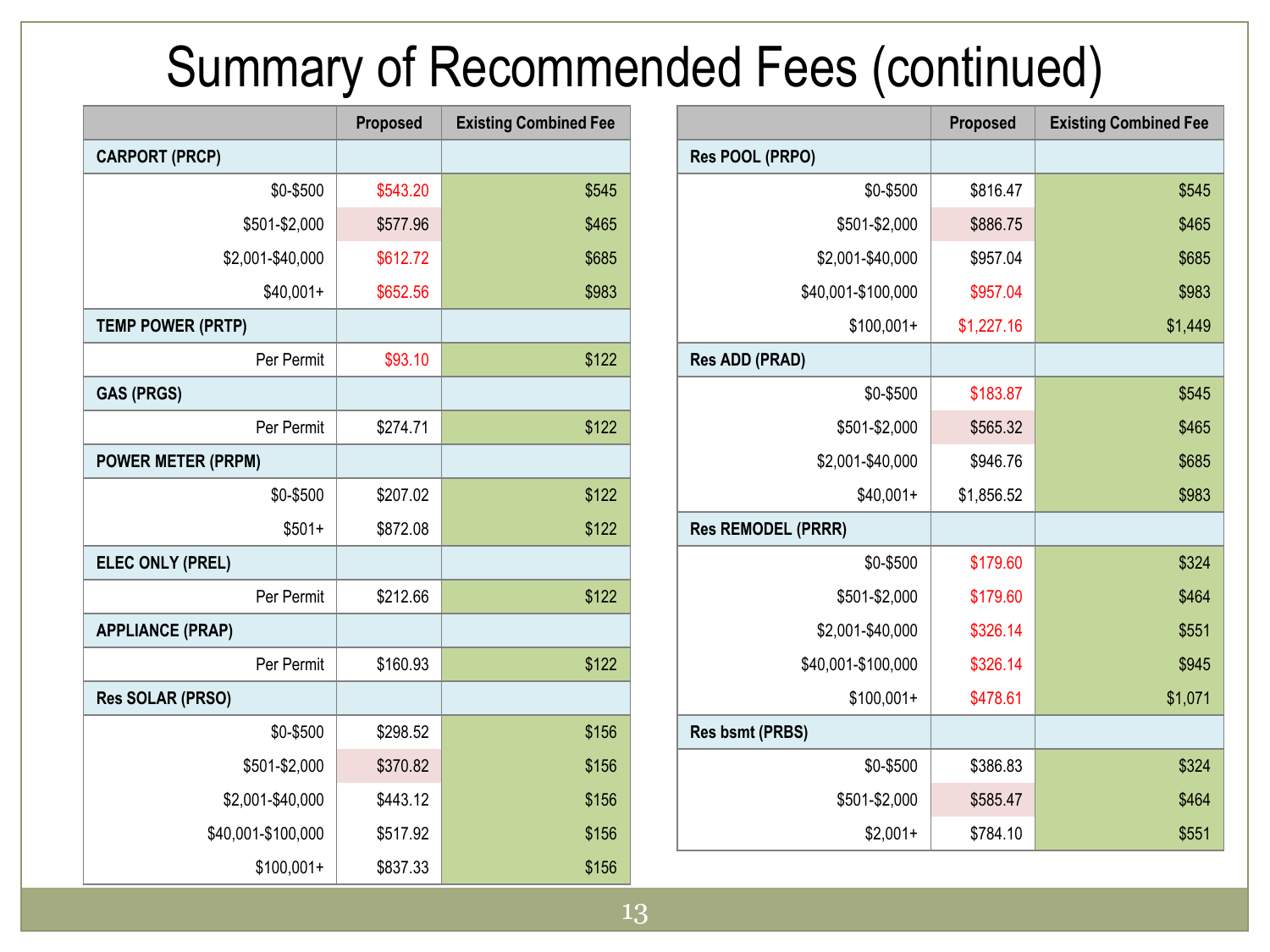### Summary of Recommended Fees (continued)

|                          | <b>Proposed</b> | <b>Existing Combined Fee</b> |
|--------------------------|-----------------|------------------------------|
| <b>Commercial (PRNR)</b> |                 |                              |
| 0-\$100,000              | \$3,422.72      | \$3,460                      |
| \$100,001-\$500,000      | \$7,183.12      | \$6,759                      |
| \$500,001-\$1,000,000    | \$11,505.53     | \$10,162                     |
| \$1,000,001-\$5,000,000  | \$16,551.89     | \$18,136                     |
| $$5,000,001+$            | \$29,453.24     | \$33,207                     |

|                             | <b>Proposed</b> | <b>Existing Combined Fee</b> |  |
|-----------------------------|-----------------|------------------------------|--|
| R-2 (PRAC)                  |                 |                              |  |
| \$0--\$1,000,000            | \$4,416.04      | \$6,936                      |  |
| \$1,000,001-\$5,000,000     | \$16,568.92     | \$19,046                     |  |
| $$5,000,001+$               | \$32,652.91     | \$32,847                     |  |
| <b>Comm Addition (PRCA)</b> |                 |                              |  |
| \$0-\$500                   | \$759.03        | \$789                        |  |
| \$501-\$2,000               | \$1,119.41      | \$918                        |  |
| \$2,001-\$40,000            | \$1,650.89      | \$1,174                      |  |
| \$40,001-\$100,000          | \$2,434.70      | \$1,526                      |  |
| \$100,001-\$500,000         | \$2,639.10      | \$2,040                      |  |
| \$500,001-\$1,000,000       | \$2,855.86      | \$3,398                      |  |
| \$1,000,001-\$5,000,000     | \$2,930.55      | \$3,398                      |  |
| $$5,000,001+$               | \$4,953.57      | \$3,398                      |  |
| Comm TI (PRCR)              |                 |                              |  |
| \$0-\$500                   | \$598.29        | \$789                        |  |
| \$501-\$2,000               | \$888.65        | \$918                        |  |
| \$2,001-\$40,000            | \$1,179.01      | \$1,174                      |  |
| \$40,001-\$100,000          | \$1,433.11      | \$1,526                      |  |
| \$100,001-\$500,000         | \$2,038.61      | \$2,040                      |  |
| \$500,001-\$1,000,000       | \$2,038.61      | \$3,398                      |  |
| \$1,000,001-\$5,000,000     | \$2,060.07      | \$3,398                      |  |
| $$5,000,001+$               | \$3,951.23      | \$3,398                      |  |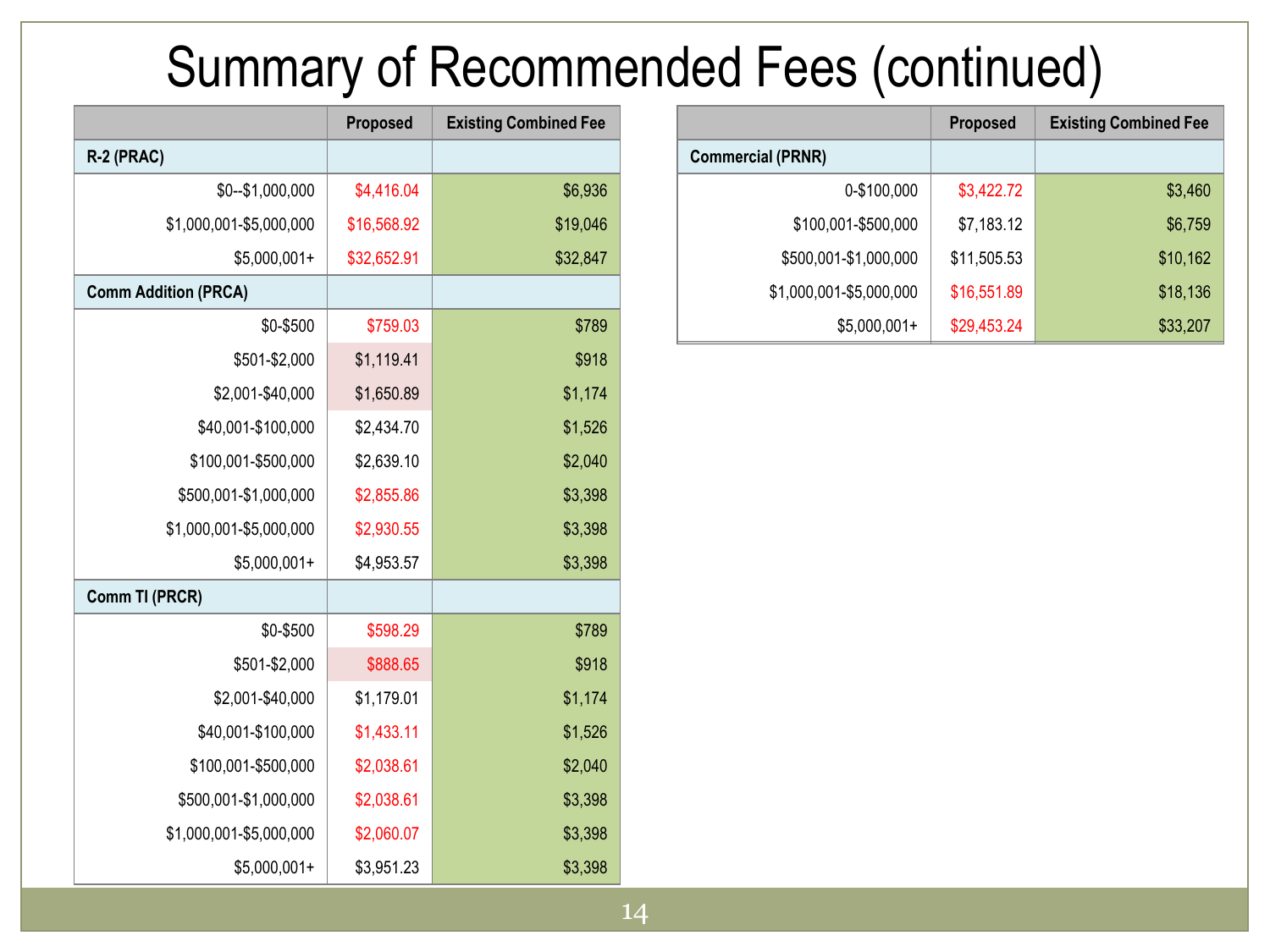# Summary of Recommended Fees

15

- Reasons for fee change:
	- The last fee study update was completed in 2016
	- Salary/benefits changes
	- Process map changes
		- City View allowed for greater accuracy in time allocation
		- City View allowed for expansion of fee categories
		- Some process maps show time savings, others City View identified time that was not included in previous studies